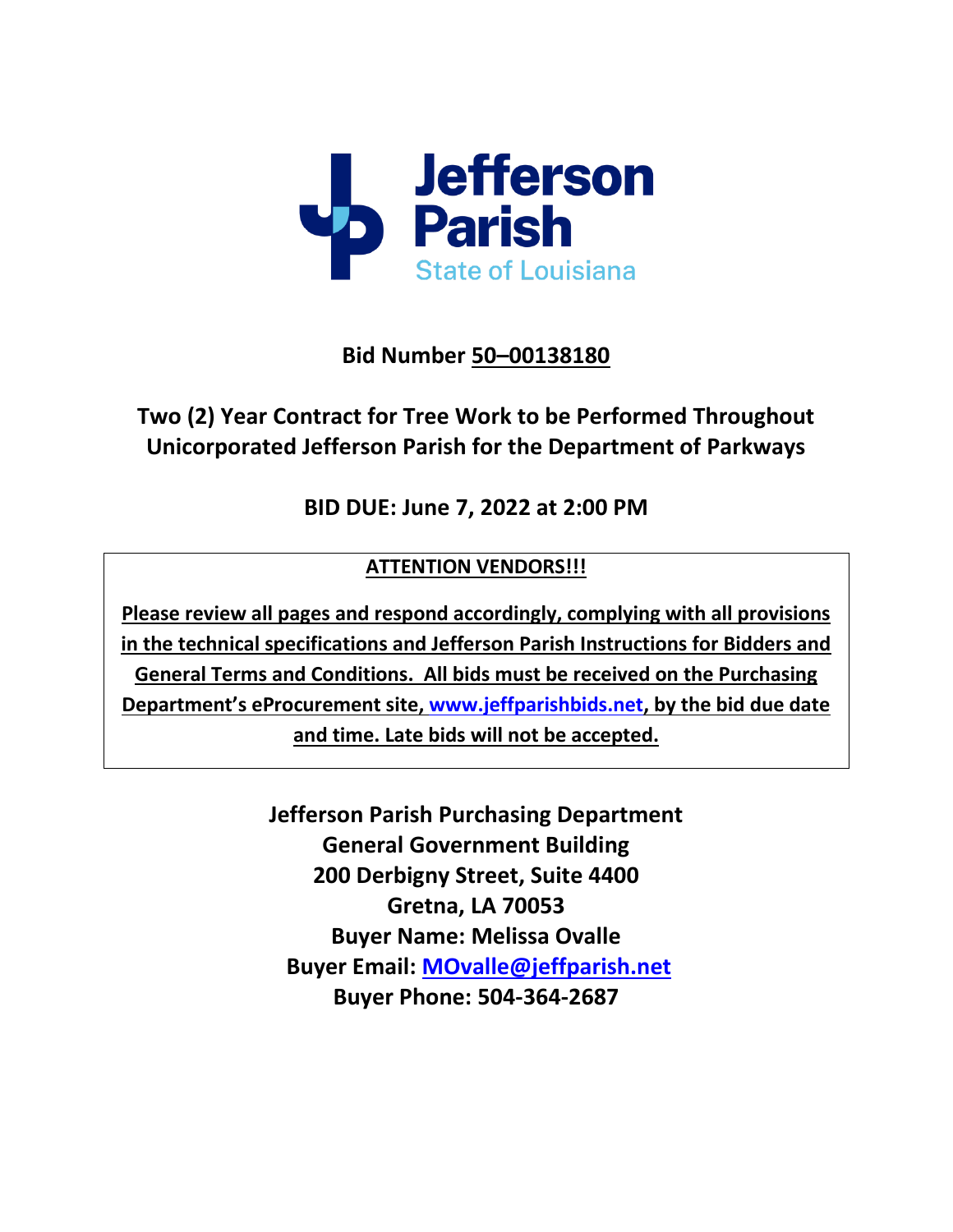### **TREE WORK FOR THE JEFFERSON PARISH DEPARTMENT OF PUBLIC WORKS - PARKWAYS**

The Jefferson Parish Department of Public Works – Parkways (Parkways Department) is soliciting qualified Contractors for a two (2) year contract for tree work (tree removal, stump removal, trimming & pruning, hauling tree debris, termite & insect treatment and fertilization) to be performed throughout unincorporated Jefferson Parish.

### **LICENSE REQUIREMENTS:**

### **Louisiana State Contractor's License**

A Louisiana State Contractor's License is required in the following classification:

• **Specialty: Landscaping, Grading and Beautification** 

A LA State Contractor's License will be required in accordance with LSA R.S. 37-2150 et. seq. and such license number will be shown on the outside of the bid electronic envelope. Failure to comply will cause the bid to be rejected. When submitting the bid electronically, the license number must be entered in the appropriate field in the electronic procurement system. Failure to comply will cause the bid to be rejected.

### **Louisiana Department of Agriculture and Forestry**

The Contractor must be licensed and bonded through the Louisiana Department of Agriculture & Forestry by the Louisiana Horticulture Commission, as an **Arborist and Utility Arborist**, under applicable state law; Act 127 of 1965 as amended by Act 574 of 1974.

In addition, the Contractor, and/or his subcontractor(s) must be currently licensed in the State of Louisiana with each of the following:

- **Landscape Horticulturalist License and**
- **Certified Chemical Applicator's License and**
- **Category 6 Right of Way License and**
- **Category 3 Turf and Ornamental License**

**The Contractor must include copies of all required licenses with his bid submission. A copy of the front and back for all licenses is required with the bid submission or the bid response will be deemed non-responsive. These licenses are required to be valid through the contract term.** 

In providing copies of said licenses, the bidder certifies that any and all required licenses are compliant with all applicable rules and regulations, as promulgated by the issuing authority, governing the issuance and associated use of said Licenses.

### **Jefferson Parish Parkways Department Right-of-Way Licenses**

Additionally, the Contractor shall possess a Jefferson Parish Parkways Department Right-of-Way Licenses within five (5) calendar days after signing. The license information can be found a[t www.jeffparish.net](http://www.jeffparish.net/) under the Parkways Department. There is a \$35 annual fee for this license made payable to Jefferson Parish Parkways Department. This licensed shall be renewed each year of the contract.

### **BID BOND**:

A bid bond in the amount of 5% of bid response is due with the bid submission.

### **PERFORMANCE BOND**:

A performance bond in the amount of 100% of the contract is required at the signing of the formal contract.

### **PAYMENT BOND:**

A payment bond in the amount of 100% of the contract is required at the signing of the formal contract.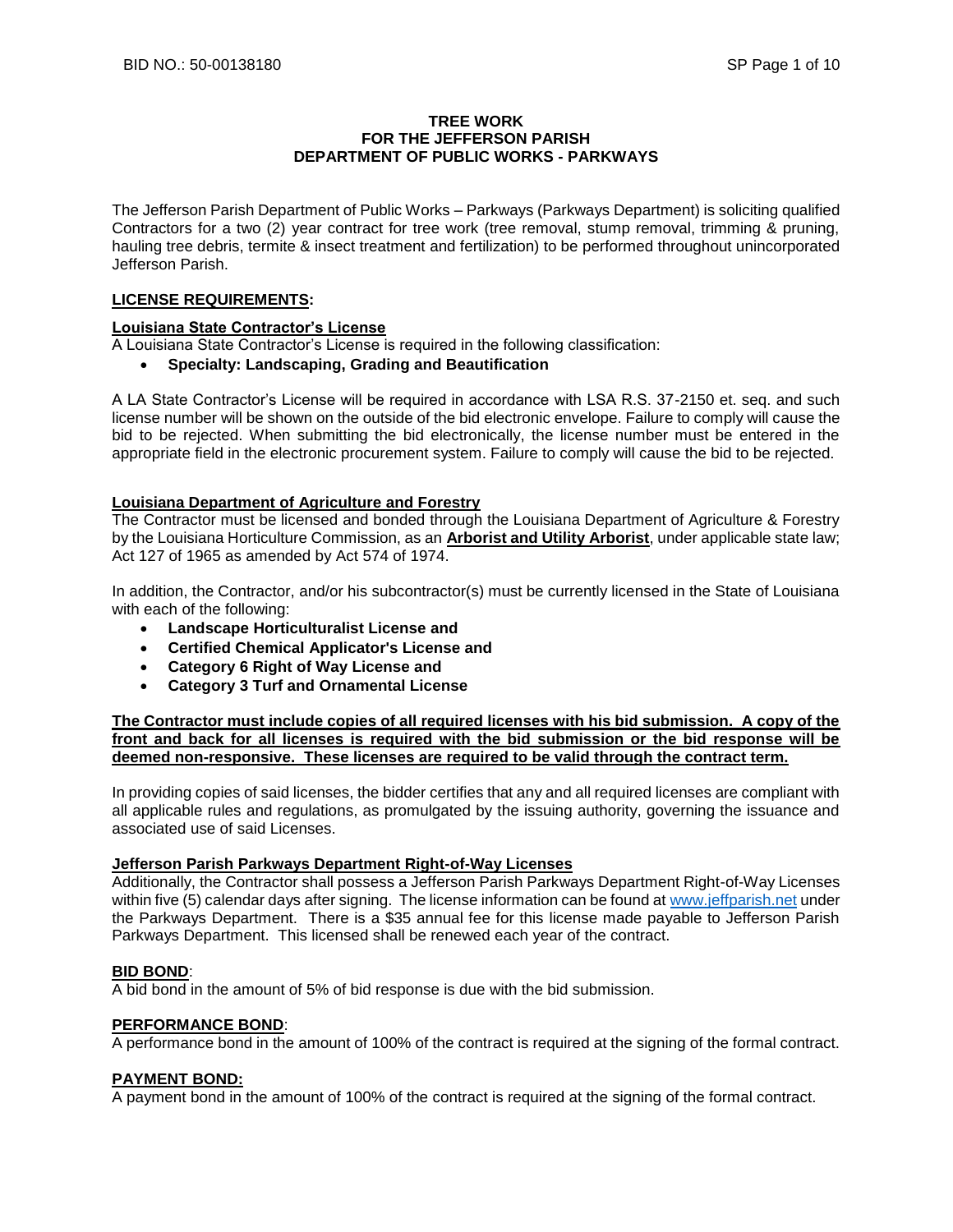### **LIQUIDATED DAMAGES:**

The Parkways Department shall have the ability to charge the Contractor for Liquidated Damages for unsatisfactory work. Liquidated Damages may be assessed as outlined below:

### Unauthorized Tree Removal

Liquidated Damages may be assessed for any unauthorized tree removals. Damage amounts will correspond to the size of the removed tree(s):

| 1" – 6" Dia.        | $=$ | \$1,000.00 |
|---------------------|-----|------------|
| 7" – 12" Dia.       | $=$ | \$2,000.00 |
| 13" – 18" Dia.      | $=$ | \$3,000.00 |
| 19" – 24" Dia.      | $=$ | \$4,000.00 |
| 25" and Larger Dia. | $=$ | \$5,000.00 |

Note: Diameter measurement shall be taken from the stump of the removed tree(s).

### Unapproved Schedule Changes

Scheduling of work is an important part of this contract. Liquidated Damages of two hundred fifty dollars (\$250.00) per calendar day may be assessed for any unapproved schedule changes and/or missed assignments. Agreed upon weather delays shall not warrant Liquidated Damages.

### Stump Removal

All tree cut downs shall include the removal of the associated stump. Stumps shall be removed within five (5) calendar days of the completed cut down. Liquidated damages of two hundred fifty dollars (\$250.00) per calendar day may be assessed after five (5) calendar days of a stump remaining. Agreed upon weather delays shall not warrant Liquidated Damages.

### Debris

Work site cleanliness is imperative. The Contractor shall not be allowed to leave any debris at a job site for any reason. Liquidated Damages of two hundred fifty dollars (\$250.00) may be assessed for each calendar day that debris is left at a job site. Intact stumps are not considered debris.

### Incomplete Work

Once an invoice for a completed work order is received, the Parkways Department will inspect the site (address) to ensure the work was completed as specified. Unsatisfactory work shall be immediately addressed by the Contractor (within 24 hours of notice). Incomplete work will result in the assessment of Liquidated Damages in the amount of fifty dollars (\$50.00) per address.

The Parkways Department will notify the Contractor of any Liquidated damages in writing. Assessed Liquidated Damages shall be deducted from the Contractor's corresponding invoice.

### **WORK LOCATION:**

This as-needed contract will encompass all of unincorporated Jefferson Parish including the rights-of-way and public buildings and facilities. Except under special circumstances, no work shall be required within the city limits of Grand Isle, the Town of Jean Lafitte, the City of Kenner, the City of Harahan, the City of Gretna or the City of Westwego.

### **MINIMUM EQUIPMENT:**

The Contractor shall determine the type, and volume, of equipment and labor required to perform tree work as specified in this contract under normal conditions. Tree work must be completed within a certain timeframe (see WORK ASSIGNMENTS). Additionally, tree work must be performed in a safe and professional manner utilizing industry approved equipment and techniques. The Contractor shall evaluate each work order to determine the type of equipment and labor force required for the work. However, in emergency situations (see EMERGENCY WORK), the Contractor must be able to supply a minimum number of equipment and personnel to assist the Parkways Department. Prior to contract execution, the Contractor must proof of ownership and/or lease agreements for the following list of minimum equipment: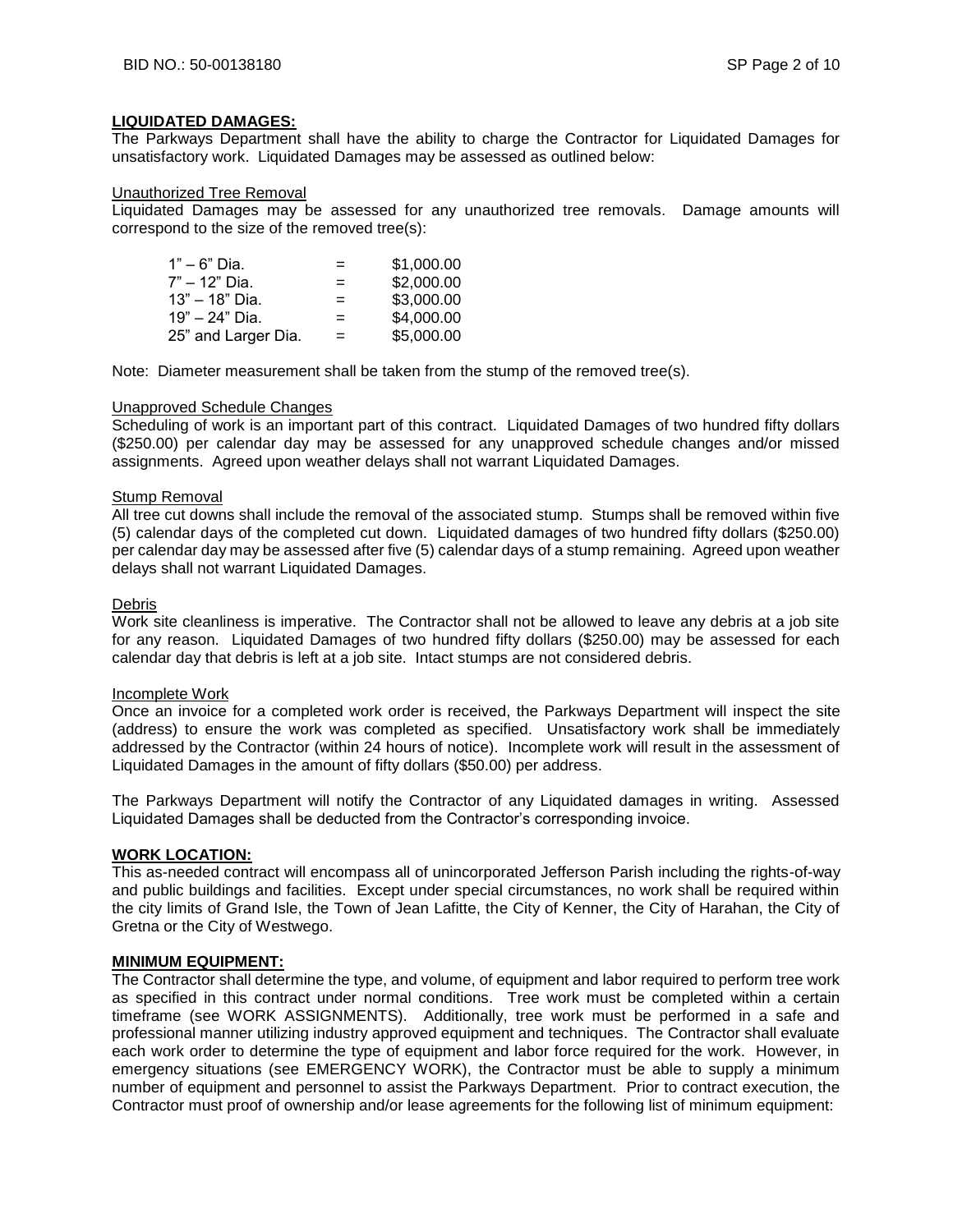- (3) aerial trucks with a minimum 40' reach
- (3) chippers\*
- (3) 25 CY min. covered chipper trucks
- (1) stump grinder\*
- (3) labor crews consisting of a minimum three (3) workers per crew and associated tools and incidentals to professionally provide tree work\*\*

\* Chipper/stump grinder size shall be determined by the Contractor. The Contractor shall have the means to remove any debris from the site that is too large for a chipper. All stump grinding shall be performed in accordance with these specifications (see STUMP GRINDING).

\*\* Prior to issuing the contract, the Contractor shall supply a list of field managers and supervisors displaying all accreditations and years of experience. Each required crew shall be supervised by a Louisiana Department of Agriculture licensed and ISA (International Society of Arboriculture) certified arborist.

Prior to issuing of the contract, the Contractor must show proof of ownership or lease agreements for equipment specified above. All equipment used for work related to this contract shall include the Contractor's name and/or company logo in a clearly visible location.

### **SPECIALTY EQUIPMENT:**

At the Contractor's discretion, specialty equipment such as cranes, long reach aerial trucks or other equipment not specified above (see MINIMUM EQUIPMENT) may be utilized to complete work orders. It is not a requirement that specialty equipment be owned or leased by the Contractor. However, the Contractor shall take full responsibility for this equipment and its operation.

### **SUBCONTRACTORS:**

All tree and stump work shall be performed by the Contractor. The use of sub-contractors for tree work will not be allowed. However, subcontractors shall be permitted in the use of specialty equipment (see SPECIALTY EQUIPMENT), in the application of chemicals and pesticides (see TREE GROWTH REGULATION, TREE FERTILIZATION, TREE FUNGICIDE TREATMENT, TREE TERMITE TREATMENT and TREE INSECT TREATMENT) and for the removal of bees (see TREE HONEY BEE REMOVAL). The Contractor shall be fully responsible for the actions of any equipment subcontractors.

### **GENERAL SPECIFICATIONS:**

The contractor shall submit unit prices for a typical, unspecified tree variety, within each of the categories of trees listed on the bid form based on DBH (diameter at breast height).

Contractor agrees to be bound to all applicable provisions of State and Parish laws concerning tree work, as well as policy decisions of the Parkways Department.

Contractor agrees to hold the Parish of Jefferson harmless for all liability that may be incurred under this contract and shall sign a "Hold Harmless" agreement to this effect should it be required by Jefferson Parish.

Unless permission is granted from the Director of Parkways, and with the proper documentation, the Contractor shall not access public property for any tree work.

The Contractor's field supervisors shall have knowledge of the natural habits of all applicable tree species so that their natural crown shapes will be preserved when removing any of the wood (branches, leaders, etc.).

All traffic control, signs, barricades and signals are the responsibility of the Contractor. Unless prior approval is given from the Parkways Department, the Contractor shall not block more than one lane of traffic when performing his work. The Contractor shall be allowed to block a lane of travel and/or sidewalk along residential streets as needed for his work. The Contractor must provide a minimum of 72 hours' notice to the Parkways Department prior to blocking any lanes and/or sidewalks along commercial corridors.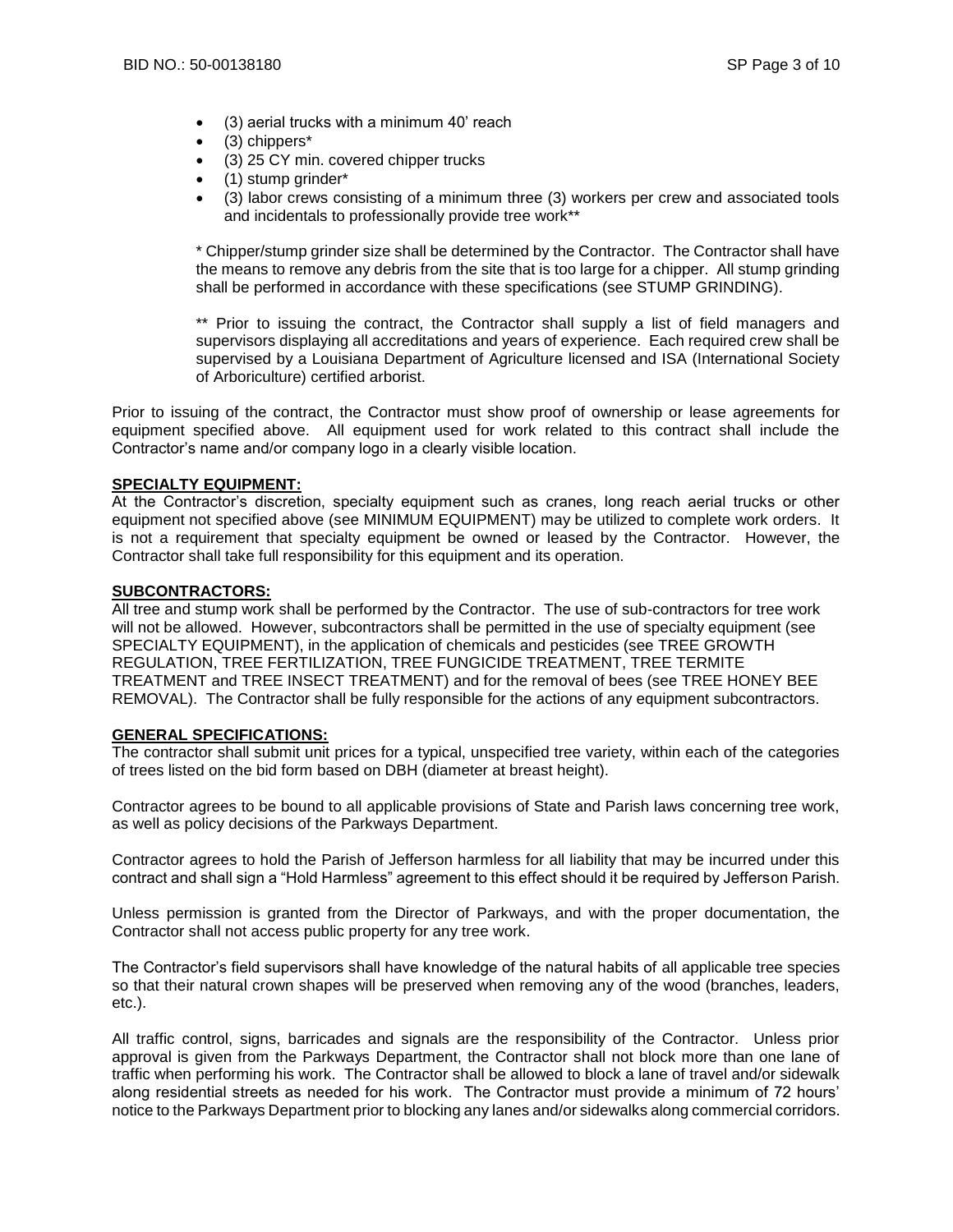All removed wood, brush and debris shall be hauled away on the same day that it is cut. No material resulting from tree work operations may be deposited on Jefferson Parish property. Dump fees, if applicable, are the responsibility of the Contractor.

All loads of debris must be covered and tied down with tarpaulins, or equal, when transported on public streets in accordance to the applicable State and Parish laws and Paragraph 5.6.2 of the ANSI Standard.

Spurs or climbing irons cannot be used on any Parish trees unless approved, in writing, by the Director of Parkways, or his representative.

Denatured alcohol, bleach or anti-freeze can be used for the sterilization of cutting tools. Any other sterilization methods must be approved, in writing, by the Director of Parkways or his representative.

The Contractor shall be responsible to repair any damage to the right-of-way and/or private property as a result of his operations. The Contractor shall fill any holes, indentions and/or ruts with batture sand leaving a smooth surface with positive drainage toward the roadway.

The use of brand names and/or manufacturers within these specifications is to establish a baseline of expected quality. As-equal products shall be presented to the Parkways Department for prior approval prior to use.

### **TREE TRIMMING / PRUNING:**

Pruning is defined by the National Arborist Association to be "Class II-Medium Pruning". All work shall be done according to the rules of the arboricultural practices as set forth the publications "Standards for Pruning Shade Trees", (Published by the National Arborist Association, 1750 Old Meadow Road, Mclean, Virginia 22101) and "Safety Requirements for Tree Pruning, Trimming, Repairing or Removal" (ANSI-Z122,1) Published by American National Standards Institute, Incorporated, 1430 Broadway, New York, New York 10018.

In no instance will topping be employed on any tree, but rather directional pruning and drop crotching. Safety requirement of ANSI, Section 5, 8 and 9 (exclusive of paragraphs of sections expressly deleted) shall regulate the work.

Pruning heights will be included on the work order for each tree. Parkways Department standard pruning height for truck and parade routes is eighteen (18) feet above the centerline of the roadway, unless stated differently on the work order. Parkways Department standard pruning height for residential streets is fourteen (14) feet above the centerline of the roadway, unless stated differently on the work order. Parkways Department standard pruning height for sidewalks is seven (7) feet, unless stated differently on the work order. Parkways Department standard pruning height over and near residential structures is ten (10) feet, unless stated differently on the work order. Branches rubbing on roofs or sides of houses should be removed entirely, if possible, to the main trunk or principal lateral, in such a way that at least a ten (10) foot clearance between the tree and the house is provided.

Branches damaged by vehicles are to be removed to a substantial lateral branch that will project future growth in the proper direction without weakening the branch per the direction of the Parkways Department.

Branches interfering with street lights and traffic signals should be trimmed to provide for five (5) feet of clearance around the light. The traffic signals are to be visible by motorists for at least one hundred fifty feet (150') away from any given traffic signal.

All cuts shall be made leaving the branch collar intact. No stubbing of branches is allowed. Either the branch must be pruned entirely, or cut off to a substantial lateral. Tearing, ripping, or pulling of branches is prohibited. Only hand saws, gas or battery powered saws or tools, pole saws or pruners are to be used to make cuts.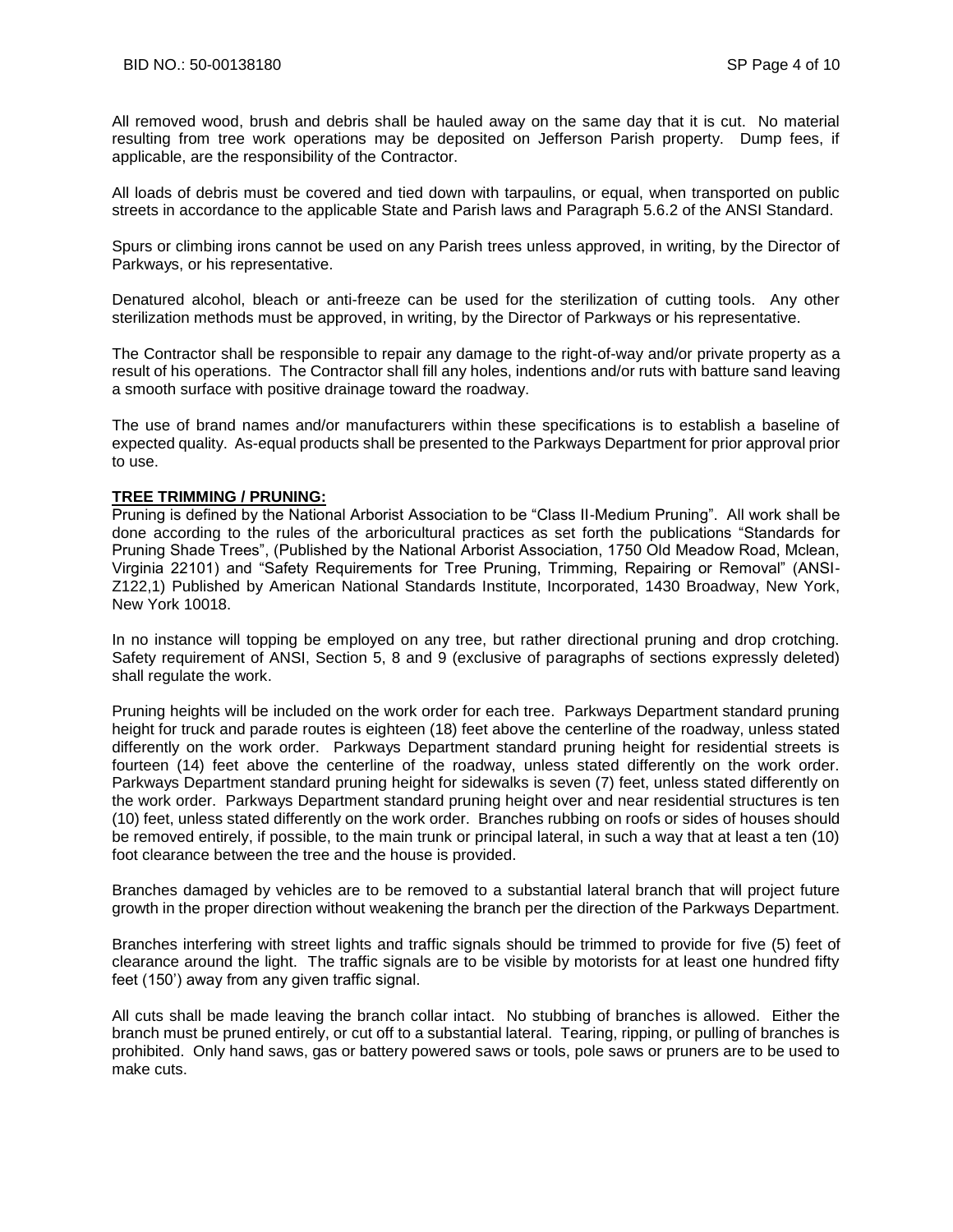All hazardous, dead, fungus or insect infested branches one inch (1") diameter and larger shall be cut off at a crotch so that healthy tissue surrounds the final cut. If it is not possible to cut without stubbing a branch, the entire branch must be removed or cut back to a substantial lateral branch that will project future growth in the proper direction without weakening the branch. All limbs exceeding one inch (1") in diameter must be precut to prevent splitting. All braches three and one half inches (3-1/2"), or larger, should be lowered to the ground by ropes after being cut.

Suckers, water sprouts and/or vines that originate either on the trunk and major branches or are growing from the root system shall be removed flush with the main stems or with the ground.

Wires, cables, metal objects and other structures embedded in or girdling branches are to be removed during the course of this work, to the greatest extent possible. Any problems caused by utility lines, such as wire embedded into a tree, should be reported to the Director of Parkways or his representative. The Jefferson Parish Parkways Department will then report any utility problems to the correct system owner.

### **HAZARDOUS LIMB REMOVAL:**

Hazardous limb removal shall typically refer to the removal of an individual limb or branch that has been determined to pose a danger of falling out of a tree and causing injury and/or damage. Pricing for hazardous limb removal shall be made per each and will be based on the average diameter of the limb. In addition to removing the hazardous limb, the Contractor shall make a clean, proper, cut at the point of connection from where the hazardous limb was growing on the tree. Hazardous limb removal shall include disposal of all debris generated from the work.

### **TREE REMOVAL:**

All tree removal shall include stump removal (see GRINDING). The Contractor shall determine the type, size and quantity of equipment required for a safe removal. All tree debris shall be removed from the job site the same day in which it is cut. The Contractor shall immediately notify the Parkways Department of any instance where the work cannot be complete once started (weather delays, equipment malfunction, etc.).

In the event that a tree is uprooted, removal shall include complete removal of all above grade root mass. Depending on the uprooted tree, stump grinding may or may not be required. No above grade roots shall be left at the site once the uprooted tree is removed. The Contractor shall not be required to fill the site of uprooted trees.

### **EMERGENCY WORK:**

Emergency work may include tree trimming / pruning, hazardous limb removal, tree removal and stump grinding.

Emergency work may be required at any time. In non-named storm situations, or named storms not requiring mandatory evacuation of Jefferson Parish, the Contractor shall be able to provide a minimum of one (1) three (3) man crew and associated equipment to the emergency work site address within two (2) hours of notification from the Parkways Department, with the ability to deploy the second and third crew, as needed, within four (4) hours of notification.

### **STUMP GRINDING:**

Stump grinding and removal of all stumps which result from tree removal shall occur within five (5) calendar days from the date that the tree was removed\*. Any exceptions to this five (5) day requirement must be approved in writing by the Parkways Department. Stumps and visible surface roots must be ground to a minimum of six inches (6") below the lowest point of the surrounding grade. Additionally, the Contractor shall remove all surface roots to ensure a smooth and level surrounding grade adjacent to the main stump that is to be ground Upon conclusion of the stump grinding, all resulting holes, indentations and ruts shall be back filled with batture sand by the Contractor so that the work site conforms in elevation to the surrounding existing grade. Moreover, any wood chips, sawdust, etc. shall be removed from the work site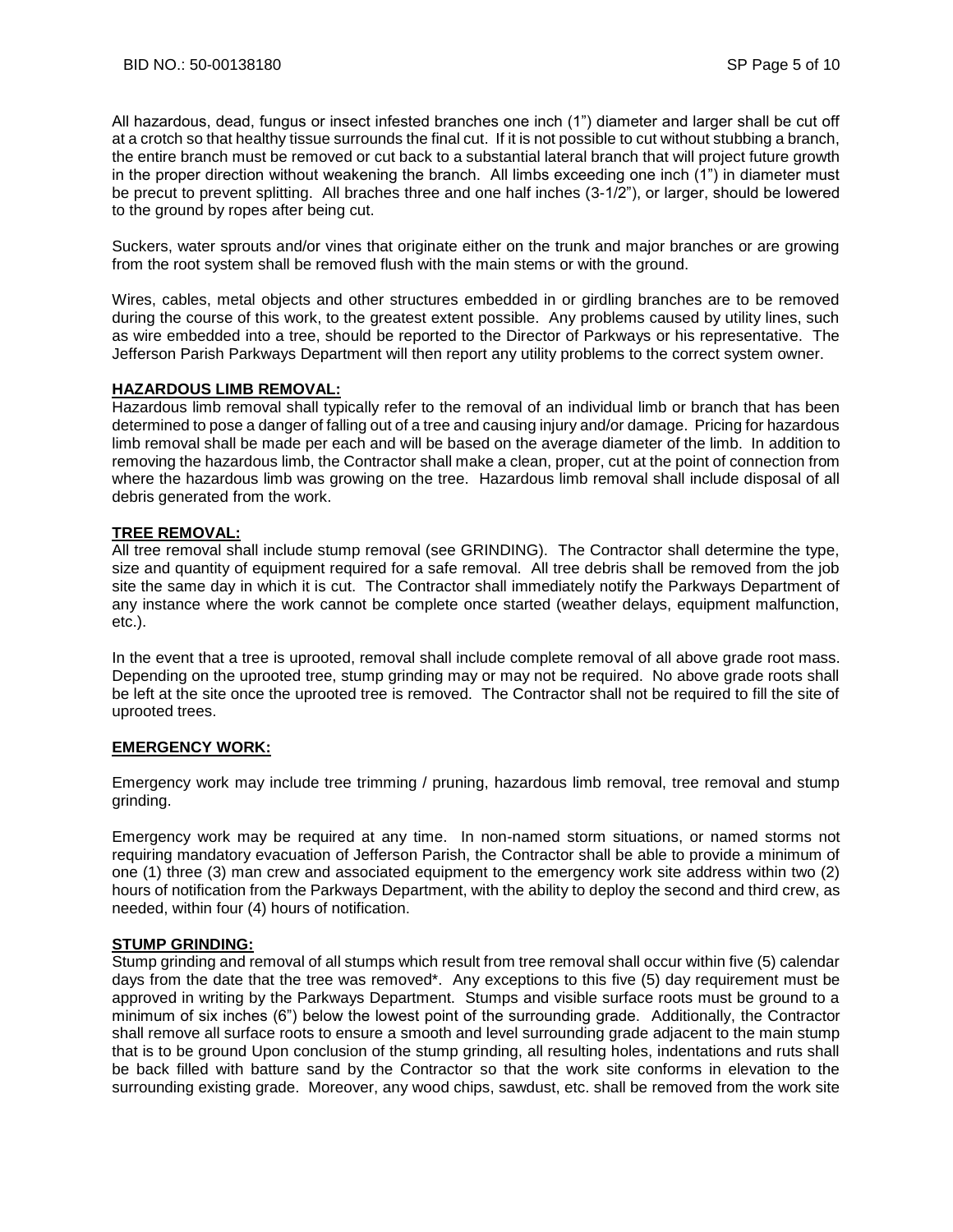by the Contractor immediately upon conclusion of his work and the street/sidewalk shall be broom swept clean.

The Contractor shall be responsible for having both private and public utilities located prior to performing stump grinding. Any damage resulting from stump grinding shall be the responsibility of the Contractor.

Subcontracting of stump grinding is prohibited.

\*The time frame of required stump grinding during declared emergencies is waived.

Separate bid items for Stump Grinding are included with this bid. These line items shall be used in the event that a right-of-way tree is removed by an agency other than the Contractor. Pricing shall correlate to the top diameter of the exposed stump.

### **TREE GROWTH REGULATOR:**

As requested by the Parkways Department, the Contractor shall apply the tree growth regulator Cambistat®, or an approved equal. Cambistat® shall be applied in accordance with the manufacturer's label for right-of-way applications regarding tree species, timing and dosage rates. All Cambistat® applications shall be performed via calibrated injection. No drenching shall be allowed.

Tree growth regulator pricing shall be made based on DBH only. Final application rates shall be determined by the Contractor based on the specified tree. Tree growth regulator pricing shall include all products, tools, equipment and labor.

### **TREE ROOT AERATION:**

As requested by the Parkways Department, tree root aeration may be required of various trees. Tree root aeration shall be bid with unit prices based of tree size and with/without aerating pellets. Aeration shall occur by drilling (soil auger, drill or air spade) 2" - 3" diameter holes at a depth of 8" - 12" in concentric circles around the tree. The drilled holes shall be  $2' - 3'$  apart. The first circle shall expend out roughly 3' from the base of the tree. Additional circles shall be drilled every 2' – 3' past the first circle. Aeration holes shall extend to the edge of the dripline. Once all of the holes are drilled, and any products applied (see TREE FERTILIZATION), backfill the holes with peat moss, sand and organic topsoil mixture.

In some instances, the Parkways Department may require granular broadcast products be applied in conjunction with aeration. The Contractor shall utilize the bid item for aeration and the bid item for any chemical products.

### **TREE FERTILIZATION:**

As requested by the Parkways Department, the Contractor shall be required to apply various types of tree fertilization such as organic, inorganic and water soluble. All fertilization applications shall be in accordance with the manufacturer's specifications with regards type of application, rate and timing. All products listed by trade name/and or manufacturers are done so as a basis for minimum quality. As-equal products must be approved by the Parkways Department. Anticipated products and applications methods are as follows:

| Fertilizer                                                                                        | <b>Application Method</b>  |  |  |
|---------------------------------------------------------------------------------------------------|----------------------------|--|--|
| Pricing<br><b>Fertilization Program 1</b><br>Mycor (mycorrhizae) only<br>Per tree                 | Liquid deep root injection |  |  |
| <b>Fertilization Program 2</b><br>Mycor (mycorrhizae) + 30-0-0 Slow Release + 0-20-20<br>Per tree | Liquid deep root injection |  |  |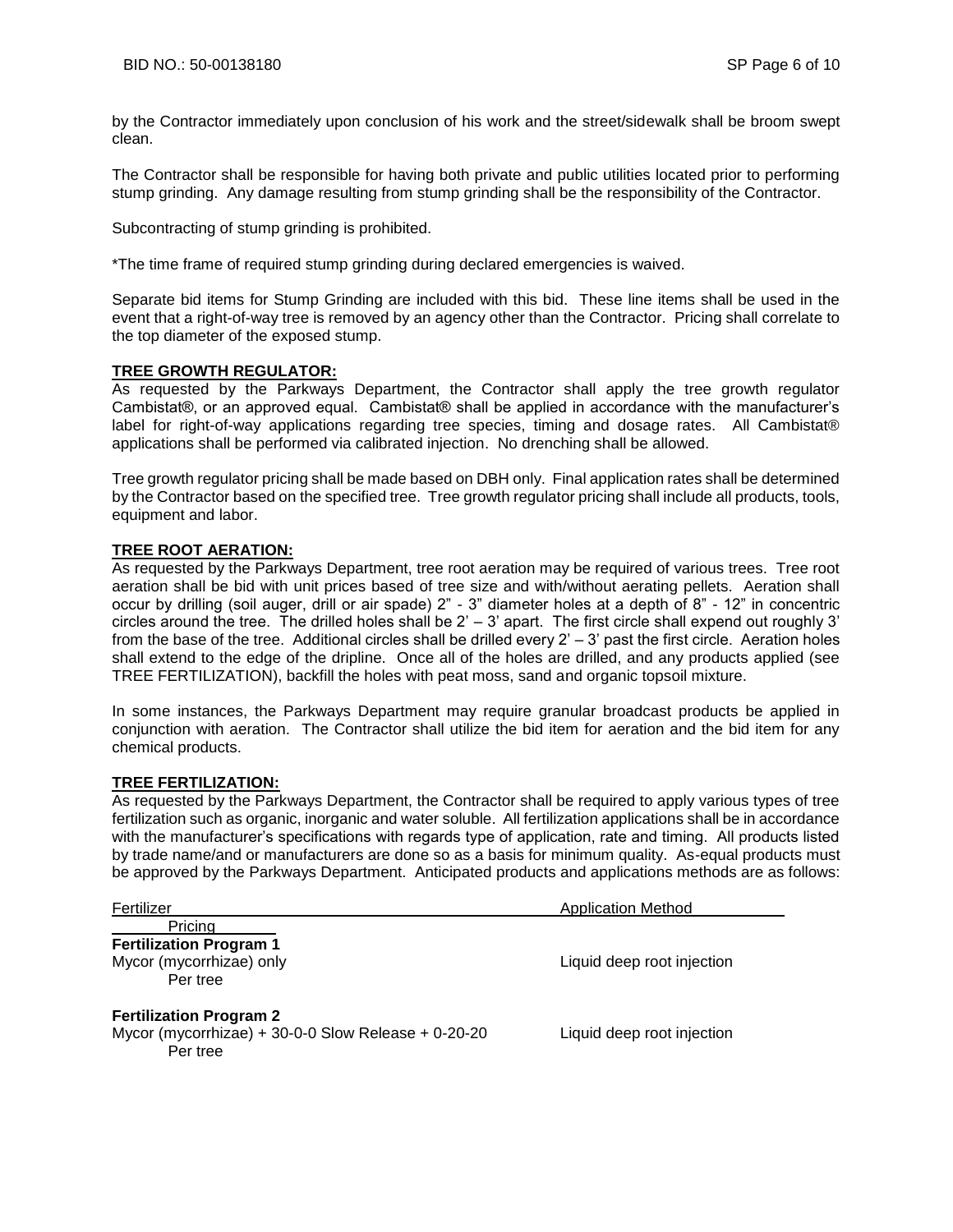| <b>Fertilization Program 3</b>                                                                                                                    |                               |
|---------------------------------------------------------------------------------------------------------------------------------------------------|-------------------------------|
| Mycor (mycorrhizae) + 20-0-0 Slow Release + 0-15-30<br>Per tree                                                                                   | Liquid deep root injection    |
| <b>Fertilization Program 4</b><br>Mycor (mycorrhizae) + Regal Bridle® + RegalGrow™<br>Per tree                                                    | Liquid deep root injection    |
| w/Shamrock® + Regal Sterling® + Regal Cure® +<br>Regal Ensemble® Micro w/Regal Crown®                                                             |                               |
| <b>Fertilization Program 5</b><br>Mycor (mycorrhizae) + Davey Arbor Green® Pro 30-10-7<br>Per tree                                                | Liquid deep root injection    |
| <b>Fertilization Program 6</b><br>Regal Bridle® + RegalGrow™ + Regal Sterling® +<br>Per tree<br>Regal Cure® + Regal Ensemble®                     | Liquid deep root injection    |
| <b>Fertilization Program 7</b><br>Davey Arbor Green® Pro 30-10-7<br>Per tree                                                                      | Liquid deep root injection    |
| <b>Fertilization Program 8</b><br>30-0-0 Slow Release + 0-20-20<br>Per tree                                                                       | Liquid deep root injection    |
| <b>Fertilization Program 9</b><br>Mycor (mycorrhizae) + 14-14-14 90-100% Slow Release +<br>Per tree<br>SimPlot SP EcoGreen 5-3-2 Organic w/Micros | Granular / liquid combination |
| <b>Fertilization Program 10</b><br>Mycor (mycorrhizae) + Nature Source 3-1-1 Organic<br>Per tree<br>Fertilizer                                    | Granular / liquid combination |
| <b>Fertilization Program 11</b><br>14-14-14 90-100% Slow Release + SimPlot SP EcoGreen<br>Per tree<br>5-3-2 Organic w/Micros                      | Granular broadcast            |

All applications and rates shall be in accordance with the manufacturer's label. At the discretion of Jefferson Parish, application rates may be reduced. All tree fertilization pricing shall be bid with unit prices reflecting the full rate. As-equal products must be approved by the Parkways Department before use.

### **HARDWOOD MULCH:**

As requested by the Parkways Department, the Contractor shall supply and install bulk hardwood mulch under the dripline(s) of various trees. The depth of mulch placement will typically be 3" – 4". Hardwood mulch shall consist of shredded hardwood material such as oak, ash, elm, hickory and maple. The processed final product should yield individual wood pieces 2" long or shorter and may consist of a variety of hardwood species. All mulch shall be dark brown in color and be free of weeds, trash and debris. When applying mulch, the top of the root flare should be exposed so that mulch is not mounded around the base of the tree.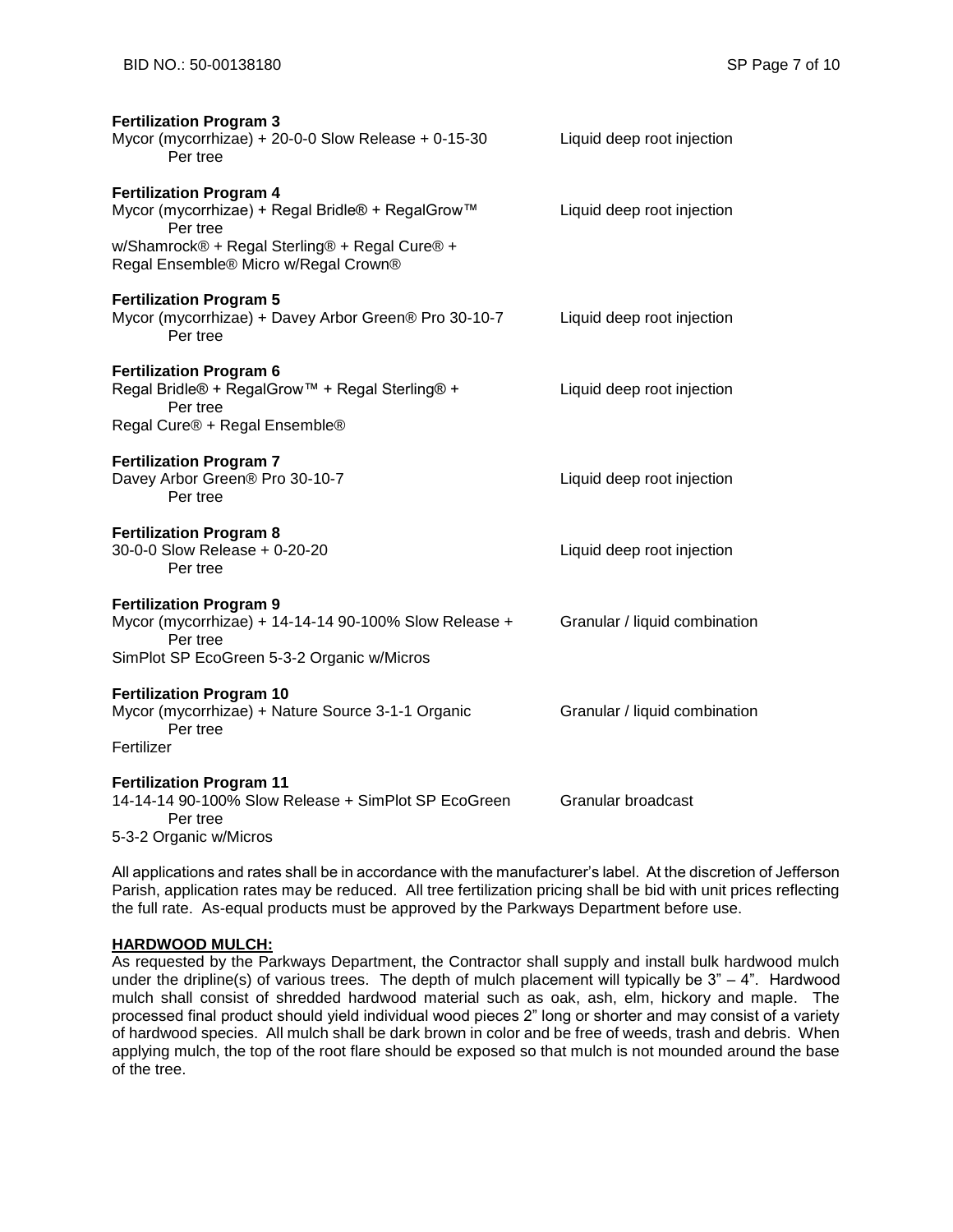Pricing for hardwood mulch shall be per cubic yard and shall include all products, freight and labor for installation. The minimum Purchase Order to be issued for hardwood mulch by the Parkways Department mulch shall be 10 cubic yards.

### **TREE FUNGICIDE TREATMENT:**

As requested by the Parkways Department, fungicide treatment of various trees may be required. Bid pricing shall be based on the product and the size of the tree. The bid form includes a line item for the Contractor to provide and apply BASF Pageant® Intrinsic fungicide.

All fungicide applications shall be in accordance with the manufacturer's label. At the discretion of Jefferson Parish, the application rate may be reduced. All tree fungicide treatment pricing shall be bid with unit prices reflecting the full rate. As-equal products must be approved by the Parkways Department before use.

### **TREE TERMITE TREATMENT:**

As requested by the Parkways Department, termite treatment of various trees may be required. Bid pricing shall be based on the product/application type and the size of the tree. The bid form includes line items for the Contractor to provide and apply either BASF Termidor® SC, Control Solutions, Inc. Taurus® SC or an approved equal fipronil based barrier applied termiticide. Additionally, the bid form includes line items for the Contractor to provide and apply Bayer Premise WP or an approved equal non-repellent termiticide.

All termiticide applications shall be in accordance with the manufacturer's label. The Contractor shall check the tree for honey bees prior to application (see TREE HONEY BEE REMOVAL). At the discretion of Jefferson Parish, the application rates may be reduced. All tree termite treatment pricing shall be bid with unit prices reflecting the full rate. As-equal products must be approved by the Parkways Department before use.

If re-infestation of a treated tree occurs within one (1) year of the initial application, the Contractor shall be required to retreat the tree at no charge to the Parkways Department.

### **TREE INSECT TREATMENT:**

As requested by the Parkways Department, insect control in various trees may be required. Bid pricing shall be based on the product and the size of the tree. The bid form includes line items for the Contractor to provide and apply Bayer Tempo® SC Ultra, Bayer Merit® 2F, Zoecon Malathion, Syngenta Acelepryn® or an approved equal insecticide. Common targeted pests include bag worms, buck moth caterpillars, tussock caterpillars and hornets/wasps.

All insecticide applications shall be in accordance with the manufacturer's label. The Contractor shall check the tree for honey bees prior to application (see TREE HONEY BEE REMOVAL). At the discretion of Jefferson Parish, the application rates may be reduced. All tree insect treatment pricing shall be bid with unit prices reflecting the full rate. As-equal products must be approved by the Parkways Department before use.

### **TREE HONEY BEE REMOVAL:**

As requested by the Parkways Department, honey bee removal in various trees may be required. Bid pricing for honey bee colony removal shall be priced per tree. Honey bee removal shall be performed by an experienced beekeeper in a manner to safely relocate the colony an offsite apiary. Eradication of a honey bee colony must be approved by the Parkways Department.

The Contractor shall check trees for honey bees prior to any termiticide and/or insecticide applications. Any discovered honey bees shall be properly removed from the tree(s) prior to application.

Pricing for honey bee removal shall be per tree. Pricing shall include all labor, tools, incidentals and travel costs. Pricing shall also include any costs associated with relocating the hive.

## **SOIL SAMPLES:**

As requested by the Parkways Department, soil samples for testing may be required. Soil samples shall be advanced (golf course) samples with micronutrients and/or herbicide detection. Pricing shall be made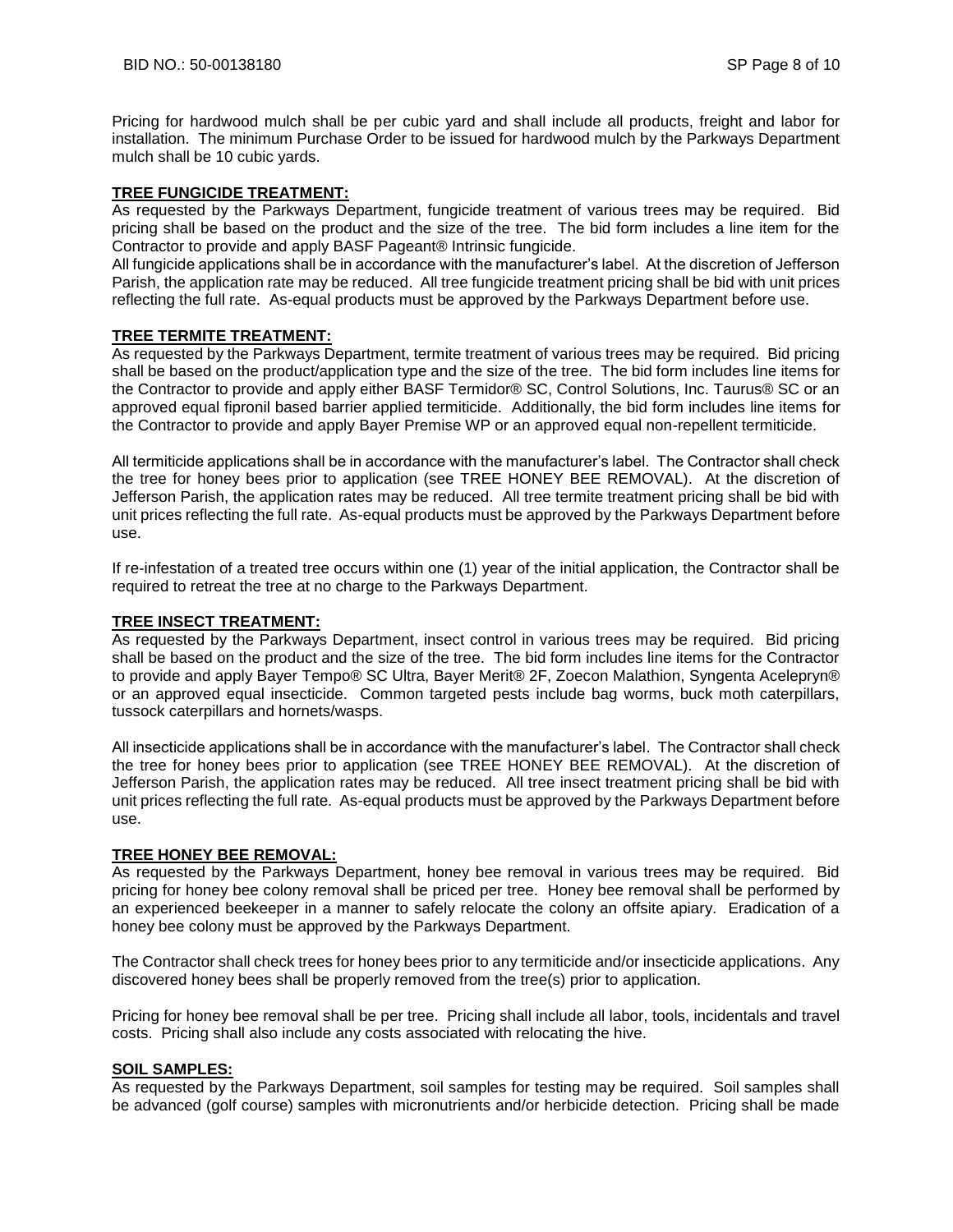per test and may include actual soil samples from multiple tree locations within the same vicinity. Soil sample pricing shall include all tools, labor and standard freight to Spectrum Analytic or other approved private lab. In the event of herbicide testing, the provided unit pricing shall be used for each required test, as directed by the Parkways Department. Pricing shall be per each.

### **LEAF TISSUE SAMPLES:**

As requested by the Parkways Department, leaf tissue samples for testing may be required. Leaf tissue samples may be required for the detection of disease, insects and/or herbicide. Leaf tissue sample pricing shall include all tools, labor and second day air freight to Spectrum Analytic or other approved private lab. In the event of herbicide testing, the provided unit pricing shall be used for each required test, as directed by the Parkways Department. Pricing shall be per each.

### **WORK ASSIGNMENTS:**

All work orders shall be provided to the Contractor in writing. Work orders shall include the date, species, location(s), size, class, work description, the unit price per tree and total dollar amount for all work. All work orders submitted to the Contractor shall be referenced using a municipal address unless special instructions state otherwise on the work order. If the contractor is not certain which tree(s) the work order is referring to, he should contact the Director of Parkways or his representative prior to beginning any work at that address. The Contractor will not be paid for any tree the work that is not specified on the work order and will be assessed liquidated damages for removal of an unspecified tree (see LIQUIDATED DAMAGES). Work orders will be sent via e-mail and/or hand delivered to the Contractor by a Parkways Department representative. The Contractor shall review each work order and then contact the Parkways Department with any questions prior to the start of work. Once the Contractor reviews all work orders, he shall sign and date them as acknowledgement of his receipt and understanding of the specified work.

Multiple works orders may be submitted to the Contractor at one time. If multiple work orders are provided, The Parkways Department will note the order of priority for the assigned addresses. The Contractor shall complete the work orders within a timely fashion. The allowable working days shall begin on the date that the work order is issued to the Contractor. See the below chart for expected work order completion schedules:

| Allowable Working Days |
|------------------------|
| 10 Calendar Days       |
| 15 Calendar Days       |
| 20 Calendar Days       |
| 25 Calendar Days       |
|                        |

Failure to complete work orders within the allowable working days may result in liquidated damages (see LIQUIDATED DAMAGES).

Typically, one address will be associated with each work order. There may be multiple trees at an address, but only one work order will be issued for that address. In the event that a work order includes multiple trees within a stretch of median, the allowable working days will be modified, as needed, by the Parkways Department.

### **WORKING HOURS:**

The Contractor shall be allowed to perform his work during the normal business hours of 7:00 AM and 6:00 PM. Any holiday and/or weekend work must receive written approval from the Parkways Department. Emergency work is excluded (see EMERGENCY WORK).

### **INVOICING:**

The contractor shall only submit invoices for completed work. Invoicing for incomplete, or partially complete, work may result in a penalty (see LIQUIDATED DAMAGES). Invoices shall be submitted to the Department of Parkways, 1901 Ames Blvd., Marrero, LA 70072, attn. Heta Babin. If upon inspection, any property damages are discovered as a direct result of the contractor's work, all remediation shall be complete before the invoice will be processed.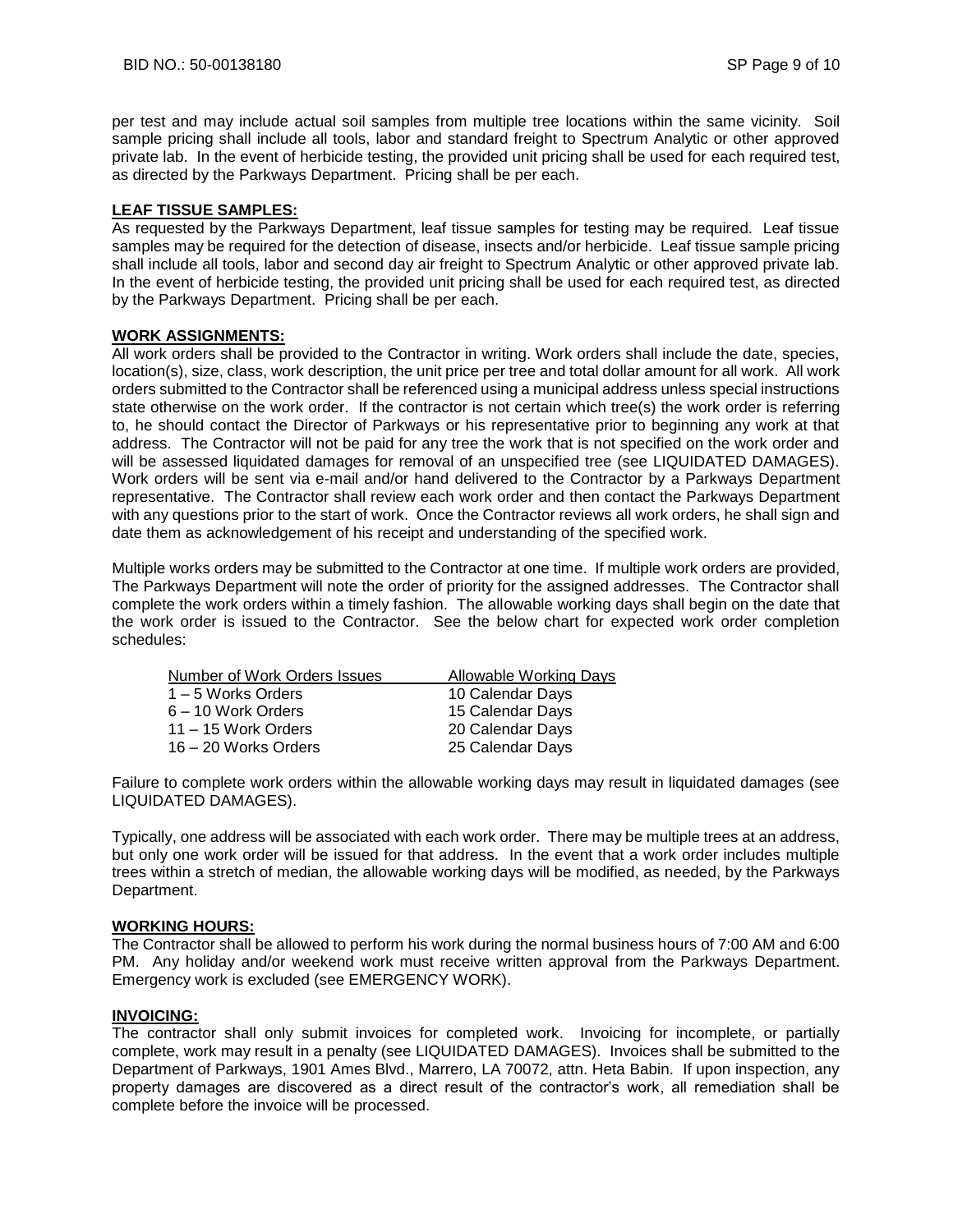### **ADDITIONAL REPAIR AND/OR REPLACEMENT:**

Any additional repair and/or replacement, up to \$5,000.00 will require Director approval.

### **SAFETY:**

The contractor shall be responsible for ensuring that his operations are performed in a safe manner. This includes, but is not limited to, pedestrian and vehicular access, equipment operation and employee and site safety. All work shall conform to the latest guidelines of OSHA, Louisiana DOTD, Jefferson Parish and any other applicable agency.

The Contractor shall ensure that all vehicles and equipment have the company name and/or logo clearly displayed. All field employees shall wear high visibility clothing that clearly displays the company name and/or logo.

The Contractor must have a system in place to handle any public claims for damage against his work. The Contractor shall notify the Parkways Department, in writing, of any damage that occurs as a result of his tree work. Notification shall include the date, time, location, description of the damage, person(s) notified of the damage. All costs associated with repair and/or replacement shall be borne by the Contractor.

The contractor shall notify all public service utilities to resolve conflicts concerning their property. Paragraph 4.1.2 of the ANSI Standards shall apply specifically.

The Contractor shall maintain a professional work zone at all times. The use of drugs or alcohol is prohibited while working on parish property. Confrontation with citizens and/or Jefferson Parish personnel will not be tolerated. Soliciting and performing private work while working on Jefferson Parish trees is prohibited. Failure to maintain a professional work zone, or fraudulent activities, may result in the termination of the contract and possible legal ramifications.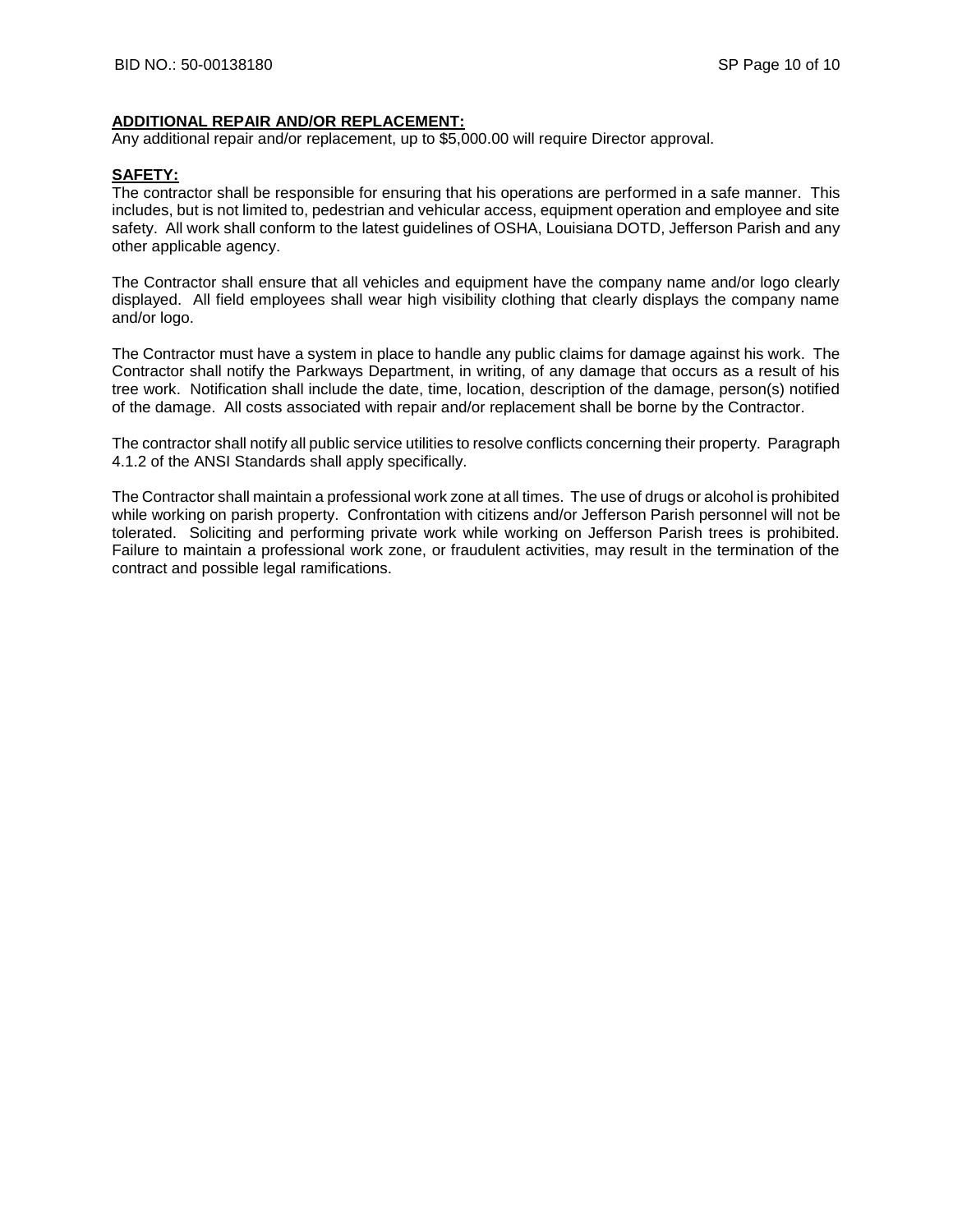**5/04/2022**

**BID NO.: 50-00138180**

### **INVITATION TO BID DATE: THIS IS NOT AN ORDER**

**Page: 1**

# **JEFFERSON PARISH**

**PURCHASING DEPARTMENT P.O. BOX 9 GRETNA, LA. 70054-0009 504-364-2678**

**BUYER: MOVALLE@jeffparish.net**

**BIDS WILL BE RECEIVED ONLINE VIA WWW.JEFFPARISHBIDS.NET UNTIL 2:00 PM, 6/07/2022 AND PUBLICLY OPENED THEREAFTER IN THE WEST BANK PURCHASING DEPT, SUITE 4400, JEFFERSON PARISH GENERAL GOVERNMENT BUILDING, 200 DERBIGNY STREET, GRETNA, LA 70053. At no charge, bidders are to submit via Jefferson Parish's electronic procurement page by visiting www.jeffparishbids.net to register for this free site. Additional instructions are included in the text box highlighting electronic procurement.**

### **LATE BIDS WILL NOT BE ACCEPTED**

#### **NOTE: ONLY BIDS WRITTEN IN INK OR TYPEWRITTEN, AND PROPERLY SIGNED BY A MEMBER OF THE FIRM OR AUTHORIZED REPRESENTATIVE, WILL BE ACCEPTED. PENCIL AND/OR PHOTOSTATIC FIGURES OR SIGNATURES SHALL RESULT IN BID REJECTION. HOWEVER, ELECTRONIC SIGNATURES AS DEFINED IN LSA - R.S. 9:2620(8) ARE ACCEPTABLE. SIGNATURE MUST BE A SECURED DIGITAL SIGNATURE.**

### **INSTRUCTIONS FOR BIDDERS AND GENERAL CONDITIONS THE FOLLOWING INSTRUCTIONS APPLY TO ALL BIDS**

All bids submitted are subject to these instructions and general conditions and any special conditions and specifications contained herein, all of which are made part of this bid proposal reference. By submitting a bid, vendor agrees to comply with all provisions of Louisiana Law as well be in compliance with the Jefferson Parish Code of Ordinances, Louisiana Code of Ethics, applicable Jefferson Parish ethical standards and Jefferson Parish Resolution No. 113646 and/or Resolution No. 113647 as amended.

Jefferson Parish adheres to the Louisiana Code of Governmental Ethics, contained in Louisiana Revised Statutes Annotated, R.S. 42:1101, et seq. Vendor/Proposer by this submission, warrants that there are no "conflicts of interest" related to this procurement that would violate applicable Louisiana Law. Violation of the Louisiana Code of Governmental Ethics may result in rescission of contract, permit or licenses, and the imposition of fines and/or penalties, without contractual liability to the public in accordance with applicable law.

 All vendors submitting bids should register as a Jefferson Parish vendor if not already yet registered. Registration forms may be downloaded from http://purchasing.jeffparish.net and by clicking on Vendor Information. Current W-9 forms with respective Tax Identification numbers and vendor applications may be submitted at any time; however, if your company is not registered and/or a current W-9 form is not on file, vendor registration is mandatory. Vendors may experience a delay in payment if your company is not a registered vendor with Jefferson Parish.

All quotations shall be based on F.O.B. Agency warehouse or job site, anywhere within the Parish as designated by the Purchasing Department. This provision does not apply to public works projects

JEFFERSON PARISH requires all products to be new (current) and all work must be performed according to standard practices for the project. Unless otherwise specified, no aftermarket parts will be accepted. Unless otherwise specified, all workmanship and materials must have at least one (1) year guaranty, in writing, from the date of delivery and/or acceptance of the project. Any deviations or alterations from the specifications must be indicated and/or supporting documentation supplied with bid submission.

Bidders should submit all questions in writing via email to the buyer's email address as indicated above, no later than Five (5) working days prior to the bid opening. Bid numbers should be mentioned in all requests. If submitting online, vendors may send questions via the E-Procurement site no later than Five (5) working days prior to the bid opening.

If this bid requires a pre-bid conference (see Additional Requirements section), bidders are advised that such conference will be held to allow bidders the opportunity to identify any discrepancies in the bid specifications and seek further clarification regarding instructions. The Purchasing Department will issue a written response to bidders' questions in the form of an Addendum. Please note that all official communication will be expressed in the form of an addendum.

### **Visit our website at HTTP://PURCHASING.JEFFPARISH.NET**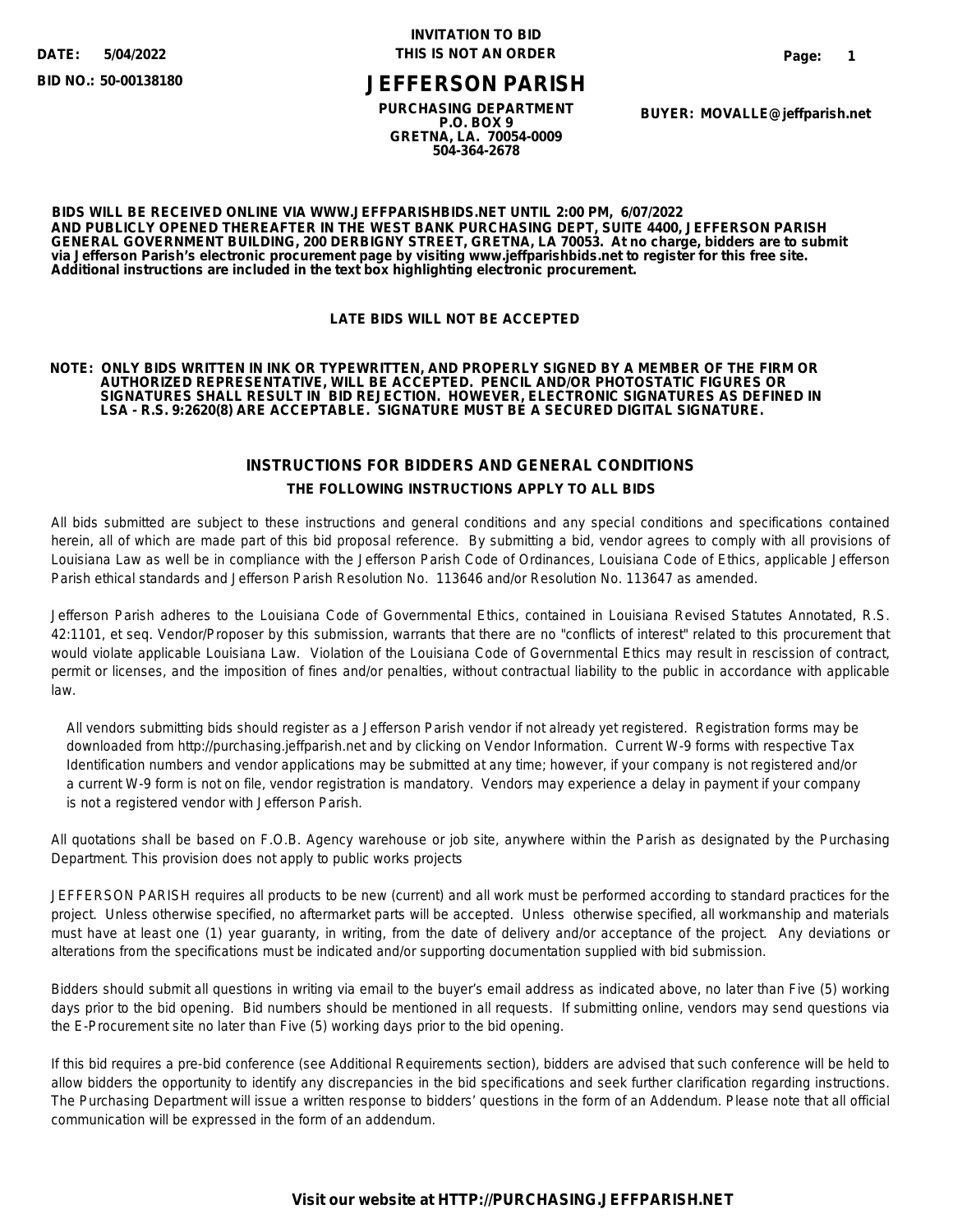#### **BID NO.: 50-00138180 Page: 2**

All formal Addenda require written acknowledgement on the bid form by the bidder. Failure to acknowledge an Addendum on the bid form shall cause the bid to be rejected. JEFFERSON PARISH reserves the right to award bid to next lowest responsive and responsible bidder in this event.

JEFFERSON PARISH will accept one price for each item unless otherwise indicated. Two or more prices for one item will result in bid rejection. Bidders are required to complete, sign and return the bid form and/or complete and return the associated line item pricing forms as indicated. Vendors must not alter the bid forms. Doing so will cause the bid to be rejected.

A corporate resolution or written evidence of the individual signing the bid having such authority must be submitted with the bid. Failure to comply will cause bid to be rejected. For corporate entities, such written evidence may be a printout of the Louisiana Secretary of State's website listing the signatory as an officer. Such printout shall be included with the bid submission. Bids submitted by Owners or Sole Proprietorships must include certification that he or she owns the entity for which the bid is signed. This documentation must be submitted with the bid. Failure to do so will result in bid rejection.

NOTE: A sample corporate resolution can be downloaded from our website http://purchasing.jeffparish.net or you may provide your own document. A sample certification of sole proprietorship can also be downloaded from our website http://purchasing.jeffparish.net or you may provide your own document.

### **INSTRUCTIONS FOR BIDDERS AND GENERAL CONDITIONS**

A. AWARD OF CONTRACT: JEFFERSON PARISH reserves the right to award contracts or place orders on a lump sum or individual item basis, or such combination, as shall in its judgment be in the best interest of JEFFERSON PARISH. Every contract or order shall be awarded to the LOWEST RESPONSIVE and RESPONSIBLE BIDDER, taking into consideration the CONFORMITY WITH THE SPECIFICATIONS and the DELIVERY AND/OR COMPLETION DATE. SPLIT AWARDS MADE TO SEVERAL VENDORS WILL ONLY BE GRANTED TO THOSE DEEMED RESPONSIVE AND RESPONSIBLE.

All bid prices shall remain valid for 45 days. Jefferson Parish and the lowest responsive and responsible bidder(s) by mutual written consent may mutually agree to extend the deadline for award by one (1) or more extensions of thirty (30) calendar days.

PROTESTS: Only those vendors that submit bids in response to this solicitation may protest any element of the procurement, in writing to the Director of the Purchasing Department. Written protest must be received within 48 hours of the release of the bid tabulation by the Purchasing Department. After consultation, the Parish Attorney's Office will then respond to protests in writing. (For more information, please see Chapter 2, Article VII, Division 2, Sec. 2-914.1 of the Jefferson Parish Code of Ordinances.)

PREFERENCE: Unless federal funding is directly spent by Jefferson Parish for this purchase, preference is hereby given to materials, supplies, and provisions produced, manufactured or grown in Louisiana, quality being equal to articles offered by competitors outside the state. "LSA – R.S. 38:2251-2261"

B. USE OF BRAND NAMES AND STOCK NUMBERS: Where brand names and stock numbers are specified, it is for the purpose of establishing certain minimum standards of quality. Bids may be submitted for products of equal quality, provided brand names and stock numbers are specified. Complete product data may be required prior to award.

C. CANCELLATION OF CONTRACT: JEFFERSON PARISH reserves the right to cancel all or any part if not shipped promptly. No charges will be allowed for parking or cartage unless specified in quotation. The order must not be filled at a higher price than quoted. JEFFERSON PARISH reserves the right to cancel any contract at anytime and for any reason by issuing a THIRTY (30) day written notice to the contractor.

For good cause and as consideration for executing a contract with Jefferson Parish, vendor conveys, sells, assigns and transfers to Jefferson Parish or its assigns all rights, title and interest in and to all causes of action it may now or hereafter acquire under the antitrust laws of the United States and the State of Louisiana, relating to the particular good or services purchased or acquired by Jefferson Parish.

D. PRICES: Jefferson Parish is exempt from paying sales tax under LSA-R.S. 47:301 (8)(c). All prices for purchases by Jefferson Parish of supplies and materials shall be quoted in the unit of measure specified and unless otherwise specified, shall be exclusive of state and local taxes. The price quoted for work shall be stated in figures. In the event there is a difference in unit prices and totals, the unit price shall prevail.

Quantities listed are for bidding purposes only. Actual requirements may be more or less than quantities listed.

Bidders are not to exclude from participation in, deny the benefits of, or subject to discrimination under any program or activity, any person in the United States on the grounds of race, color, national origin, or sex; nor discriminate on the basis of age under the Age Discrimination Act of 1975, or with respect to an otherwise qualified handicapped individual as provided in Section 504 of the Rehabilitation Act of 1973, or on the basis of religion, except that any exemption from such prohibition against discrimination on the basis of religion as provided in the Civil Rights Act of 1964, or Title VI and VII of the Act of April 11, 1968, shall also apply. This assurance includes compliance with the administrative requirements of the Revenue Sharing final handicapped discrimination provisions contained in Section 51.55 (c), (d), (e), and (k)(5) of the Regulations. New construction or renovation projects must comply with Section 504 of the 1973 Rehabilitation Act, as amended, in accordance with the American National Standard Institute's specifications (ANSI A17.1-1961).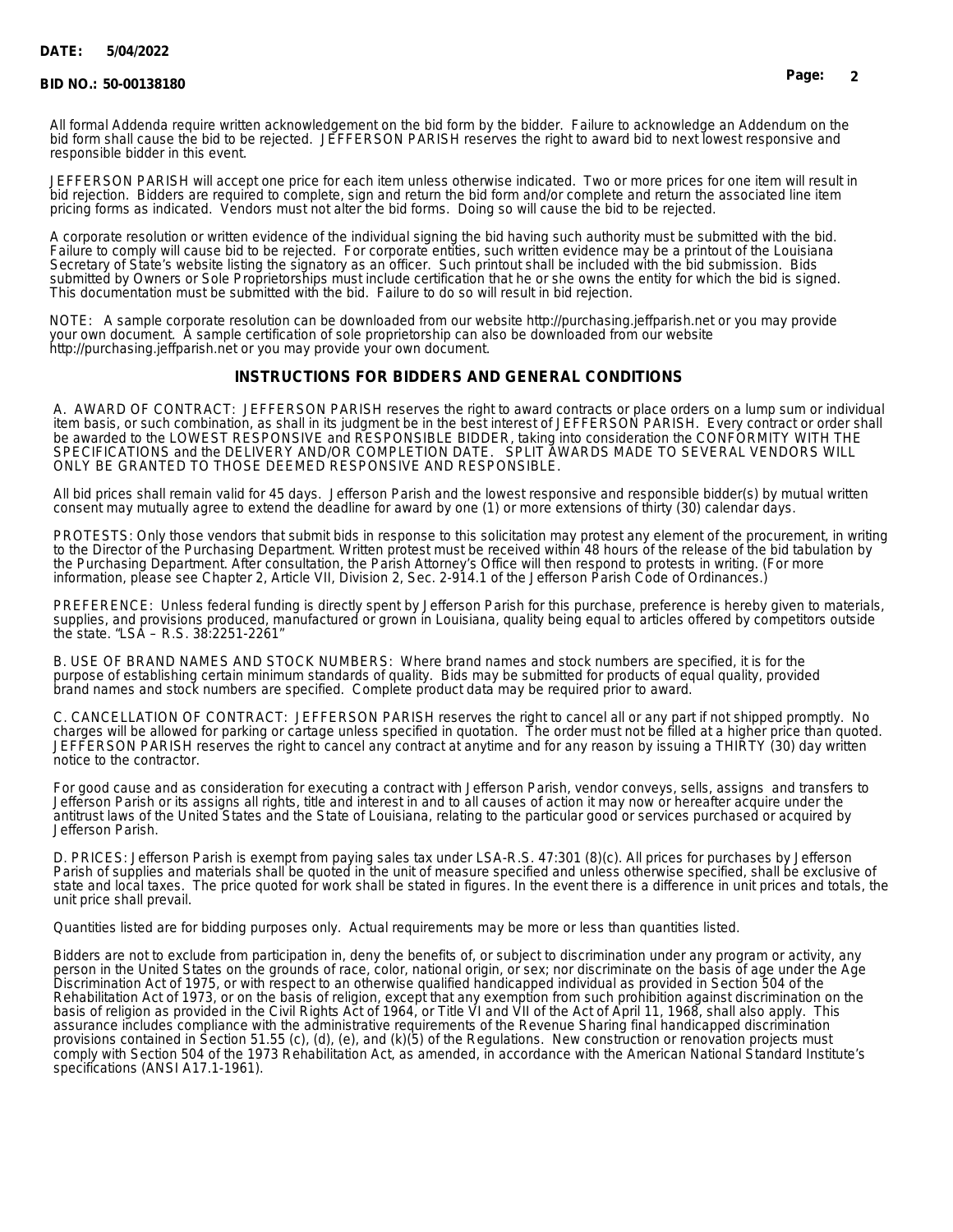**BID NO.:**

# **50-00138180 Page: 3 INSTRUCTIONS FOR BIDDERS AND GENERAL CONDITIONS**

Jefferson Parish and its partners as the recipients of federal funds are fully committed to awarding a contract(s) to firm(s) that will provide high quality services and that are dedicated to diversity and to containing costs. Thus, Jefferson Parish strongly encourages the involvement of minority and/or woman-owned business enterprises (DBE's, including MBE's, WBE's and SBE's) to stimulate participation in procurement and assistance programs.

The purpose and intention of this invitation to bid is to afford all suppliers an equal opportunity to bid on all construction, maintenance, repair, operating supplies and/or equipment listed in this bid proposal. JEFFERSON PARISH WILL ACCEPT ONE BID ONLY FROM EACH VENDOR. Items bid must meet specifications.

Advertised bids will be tabulated and a copy of the tabulation will be forwarded to each responding bidder.

### **IN ACCORDANCE WITH STATE REGULATIONS JEFFERSON PARISH OFFERS ELECTRONIC PROCUREMENT TO ALL VENDORS**

**This electronic procurement system allows vendors the convenience of reviewing and submitting bids online. This is a secure site and authorized personnel have limited read access only. Bidders are to submit electronically using this free service; while the website accepts various file types, one single PDF file containing all appropriate and required bid documents is preferred. Bidders submitting uploaded images of bid responses are solely responsible for clarity. If uploaded images/documents are not legible, then bidder's submission will be rejected. Please note all requirements contained in this bid package for electronic bid submission.** 

**Please visit our E-Procurement Page at www.jeffparishbids.net to register and view Jefferson Parish solicitations. For more information, please visit the Purchasing Department page at http://purchasing.jeffparish.net.** 

The general specifications for construction projects and the purchase of materials, services and/or supplies are those adopted by the JEFFERSON PARISH Council by Resolution No. 113646 or 113647 as amended. The general conditions adopted by this resolution shall be considered as much a part of this document as if they were written wholly herein. A copy may be obtained from the Office of the Parish Clerk, Suite 6700, Jefferson Parish General Government Building, 200 Derbigny Street, Gretna, LA 70053. You may also obtain a copy by visiting the Purchasing Department webpage at http://purchasing.jeffparish.net and clicking on Online Forms.

# **ADDITIONAL REQUIREMENTS FOR THIS BID**

PLEASE MATCH THE NUMBERS PRINTED IN THIS BOX WITH THE CORRESPONDING INSTRUCTIONS BELOW.

# **3,4,5,6,8,9,10,11,12,13,15**

- 1. All bidders must attend the MANDATORY pre-bid conference and will be required to sign in and out as evidence of attendance. In accordance with LSA R.S. 38:2212(I), all prospective bidders shall be present at the beginning of the MANDATORY pre-bid conference and shall remain in attendance for the duration of the conference. Any prospective bidder who fails to attend the conference or remain for the duration shall be prohibited from submitting a bid for the project.
- 2. Attendance to this pre-bid conference is optional. However, failure to attend the pre-bid conference shall not relieve the bidder of responsibility for information discussed at the conference. Furthermore, failure to attend the pre-bid conference and inspection does not relieve the successful bidder from the necessity of furnishing materials or performing any work that may be required to complete the work in accordance with the specification with no additional cost to the owner.
- 3. Contractor must hold current applicable JEFFERSON PARISH licenses with the Department of Inspection and Code Enforcement. Contractor shall obtain any and all permits required by the JEFFERSON PARISH Department of Inspection and Code Enforcement. The contractor shall be responsible for the payment of these permits. All permits must be obtained prior to the start of the project. Contractor must also hold any and all applicable Federal and State licenses. Contractor shall be responsible for the payment of these permits and shall obtain them prior to the start of the project.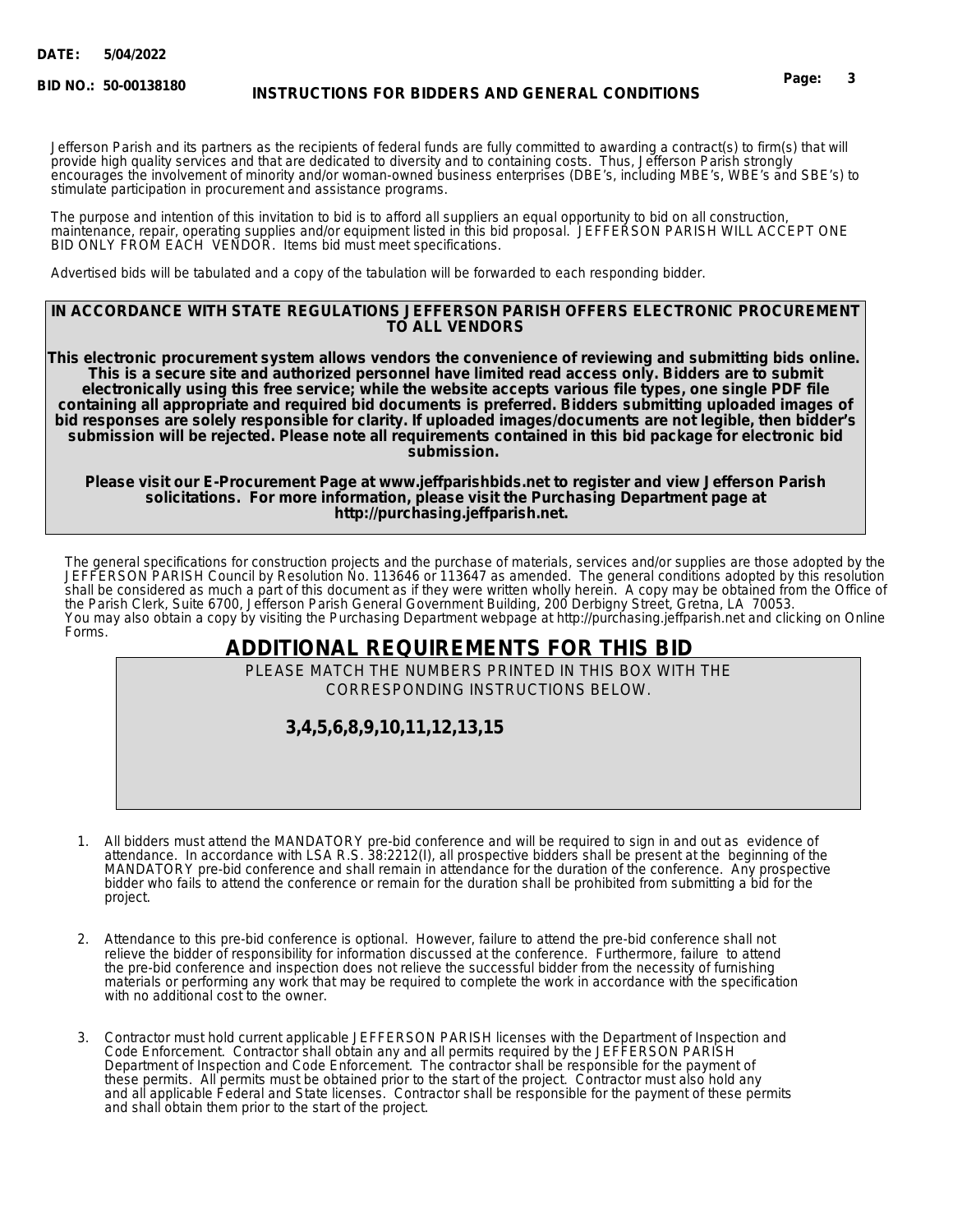### **INSTRUCTIONS FOR BIDDERS AND GENERAL CONDITIONS**

- 4. A LA State Contractor's License will be required in accordance with LSA R.S. 37-2150 et. seq. and such license number will be shown on the outside of the bid electronic envelope. Failure to comply will cause the bid to be rejected. When submitting the bid electronically, the license number must be entered in the appropriate field in the electronic procurement system. Failure to comply will cause the bid to be rejected.
- 5. It is the bidder's responsibility to visit the job site and evaluate the job before submitting a bid.
- 6. Job site must be clean and free of all litter and debris daily and upon completion of the contract. Passageways must be kept clean and free of material, equipment, and debris at all times. Flammable material must be removed from the job site daily because storage will not be permitted on the premises. Precaution must be exercised at all times to safeguard the welfare of JEFFERSON PARISH and the general public.
- 7. PUBLIC WORKS BIDS: All awards for public works in excess of \$5,000.00 will be reduced to a formal contract which shall be recorded at the contractor's expense with the Clerk of Court and Ex-Officio Recorder of Mortgages for the Parish of Jefferson. A price list of recordation costs may be obtained from the Clerk of Court and Ex-Officio Recorder of Mortgages for the Parish of Jefferson. All awards in excess of \$25,000.00 will require both a performance and a payment bond. Unless otherwise stated in the bid specifications, the performance bond requirements shall be 100% of the contract price. Unless otherwise state in the bid specifications, the payment bond requirements shall be 100% of the contract price. Both bonds shall be supplied at the signing of the contract.
- 8. NON-PUBLIC WORKS BIDS: A performance bond will be required for this bid. The amount of the bond will be 100% of the contract price unless otherwise indicated in the specifications. The performance bond shall be supplied at the signing of the contract.
- 9. NON-PUBLIC WORKS BIDS: A payment bond will be required for this bid. The amount of the bond will be 100% of the contract price unless otherwise indicated in the specifications. The payment bond shall be supplied at the signing of the contract.
- 10. All bidders must comply with the requirements stated in the attached "Standard Insurance Requirements" sheet attached to this bid solicitation. Failure to comply with this instruction will result in bid rejection.
- 11. A bid bond will be required with bid submission in the amount of 5% of the total bid, unless otherwise stated in the bid specifications. All sureties must be in original format (no copies) When submitting a bid online, vendors must submit an electronic bid bond through the respective online clearinghouse bond management system(s) as indicated in the electronic bid solicitation on Central Auction House. No scanned paper copies of any bid bond will be accepted as part of the electronic bid submission.
- 12. This is a requirements contract to be provided on an as needed basis. JEFFERSON PARISH makes no representations on warranties with regard to minimum guaranteed quantities unless otherwise stated in the bid specifications.
- 13. Freight charges should be included in total cost when quoting. If not quoted FOB DELIVERED, freight must be quoted as a separate item. Bid may be rejected if not quoted FOB DELIVERED or if freight charges are not indicated on bid form.
- 14. PUBLIC WORKS BIDS Completed, Signed and Properly Notarized Affidavits Required; This applies to all solicitations for construction, alteration or demolition of public buildings or projects, in conformity with the provisions contained in LSA-RS 38:2212.9, LSA-RS 38:2212.10, LSA-RS 38:2224, and Sec 2-923.1 of the Jefferson Parish Code of Ordinances. For bidding purposes, all bidders must submit with bid submission COMPLETED, SIGNED and PROPERLY NOTARIZED Affidavits, including: Non-Conviction Affidavit, Non-Collusion Affidavit, Campaign Contribution Affidavit, Debt Disclosures Affidavit and E-Verify Affidavit. For the convenience of vendors, all affidavits have been combined into one form entitled PUBLIC WORKS BID AFFIDAVIT. This affidavit must be submitted in its original format, and without material alteration, in order to be compliant and for the bid to be considered responsive. A scanned copy of the completed, signed and properly notarized affidavit may be submitted with the bid, however, the successful bidder must submit the original affidavit in its original format and without material alteration upon contract execution. Failure to comply will result in the bid submission being rejected as non-responsive. The Parish reserves the right to award bid to the next lowest responsive and responsible bidder in this event.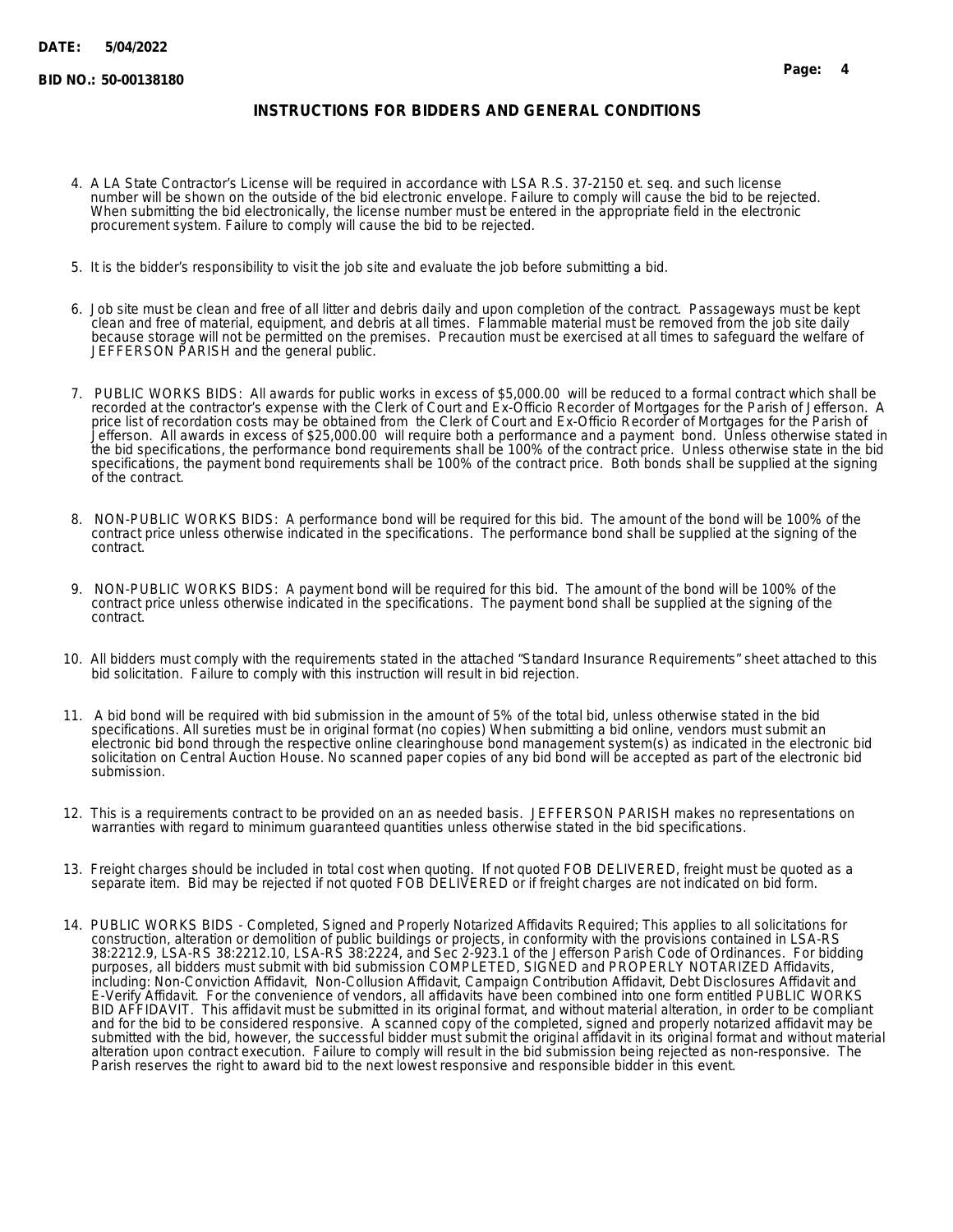### **INSTRUCTIONS FOR BIDDERS AND GENERAL CONDITIONS**

15. NON PUBLIC WORK BIDS - Completed, Signed and Properly Notarized Affidavits Required in conformity with the provisions contained in LSA – RS 38:2224 and Sec 2-923.1 of the Jefferson Parish Code of Ordinances. For bidding purposes, all bidders must submit with bid submission COMPLETED, SIGNED and PROPERLY NOTARIZED Affidavits, including: Non-Collusion Affidavit, Debt Disclosures Affidavit and Campaign Contribution Affidavit. For the convenience of vendors, all affidavits have been combined into one form entitled NON PUBLIC WORKS BID AFFIDAVIT. This affidavit must be submitted in its original format, and without material alteration, in order to be compliant and for the bid to be considered responsive. A scanned copy of the completed, signed and properly notarized affidavit may be submitted with the bid, however, the successful bidder must submit the original affidavit in its original format and without material alteration upon contract execution. Failure to comply will result in the bid submission being rejected as non-responsive. The Parish reserves the right to award bid to the next lowest responsive and responsible bidder in this event.

16. The ensuing contract for this bid solicitation may be eligible for FEMA reimbursement and/or Federal funding/reimbursement. As such, the referenced appendix will be applicable accordingly and shall be considered a part of the bid documents. All applicable certifications must be duly completed, signed and submitted with bid submission. Failure to submit applicable certifications with bid submission will result in bid rejection.

17. For this project, the Contractor shall not pay any state or local sales or use taxes on materials and equipment which are affixed and made part of the immovable property of the project or which is permanently incorporated in the project (hereinafter referred to as "applicable materials and equipment."). All purchases of applicable materials or equipment shall be made by the contractor on behalf of and as the agent of Jefferson Parish (Owner), a political subdivision of the State of Louisiana. No state and local sales and use taxes are owed on applicable materials and equipment under the provisions of Act 1029 of the 1991 Regular Session - Louisiana Revised Statute 47:301(8)(c). Owner will furnish to contractor a certificate form which certifies that Owner is not required to pay such state or local sales and use taxes, and contractor shall furnish a copy of such certificate to all vendors or suppliers of the applicable materials and equipment, and report to Owner the amount of taxes not incurred.

**It shall be the duty of every parish officer, employee, department, agency, special district, board, and commission: and the duty of every contractor, subcontractor, and licensee of the parish, and the duty of every applicant for certification of eligibility for a parish contract or program, to cooperate with the Inspector General in any investigation, audit, inspection, performance review, or hearing pursuant to JPCO 2-155.10(19). By signing this document, every corporation, partnership, or person contracting with PARISH, whether by cooperative endeavor, intergovernmental agreement, bid, proposal, application or solicitation for a parish contract, and every application for certification of eligibility for a parish contract or program, attests that it understands and will abide by all provisions of JPCO 2-155.10.**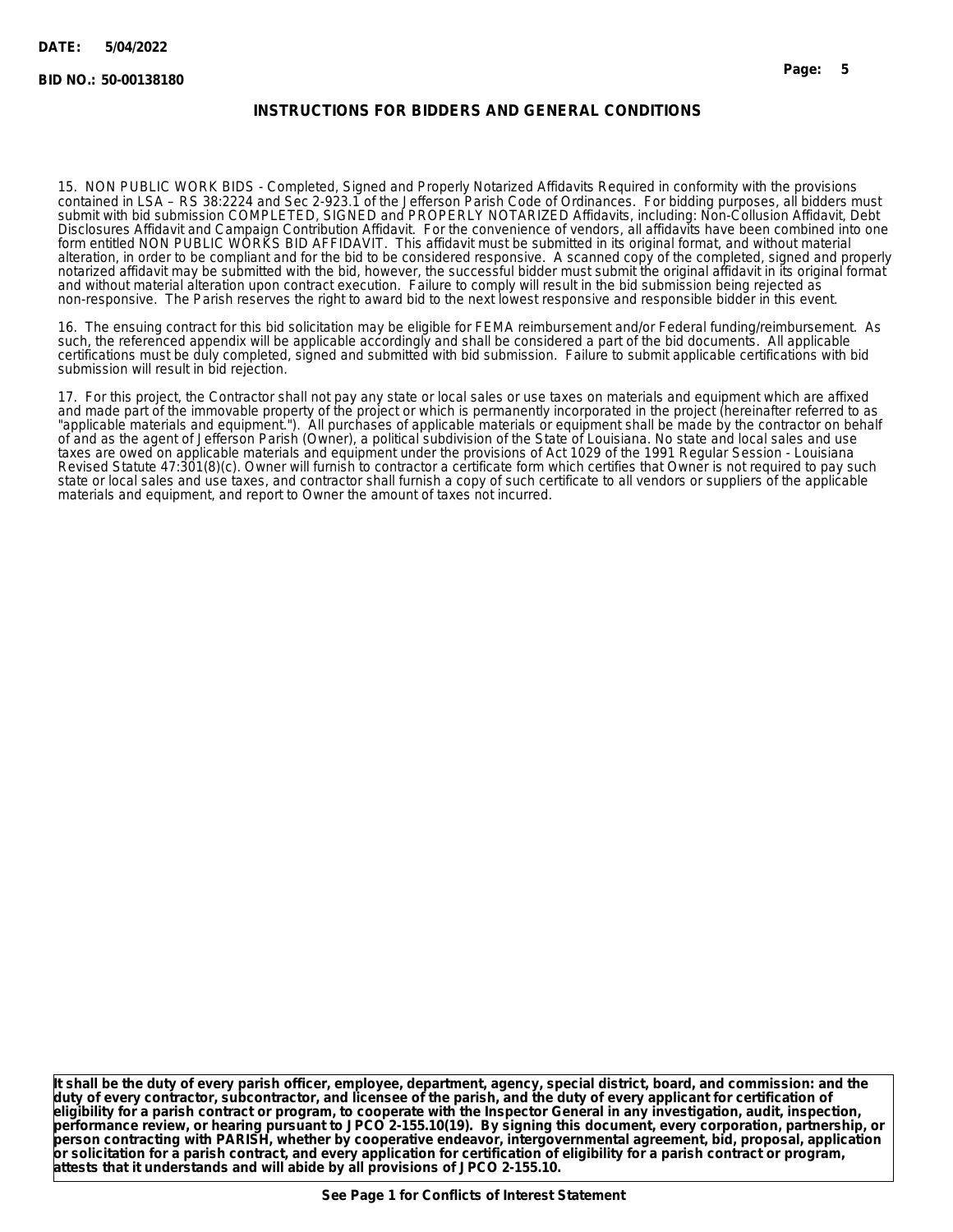### **All Public Work Projects are required to use the Louisiana Uniform Public Work Bid Form**

All prices must be held firm unless an escalation provision is requested in this bid. Jefferson Parish will allow one escalation<br>during the term of the contract, which may not exceed the U.S. Bureau of Labor Statistics Na **only be applied to purchases made after the request is made.**

**Are you requesting an escalation provision?**

| NH<br>. . |  |
|-----------|--|
|-----------|--|

 **MAXIMUM ESCALATION PERCENTAGE REQUESTED \_\_\_\_\_\_\_\_\_\_%**

 **INITIAL BID PRICES WILL REMAIN FIRM THROUGH THE DATE OF \_\_\_\_\_\_\_\_\_\_\_\_\_\_\_\_\_\_\_\_\_\_\_\_\_.**

For the purposes of comparison of bids when an escalation provision is requested, Jefferson Parish will apply the maximum<br>escalation percentage quoted by the bidder to the period to which it is applied in the bid. The in will be used to calculate the total bid price. It will be assumed,for comparison of prices only, that an equal amount of material<br>or labor is purchased each month throughout the entire contract.

### **DELIVERY: FOB JEFFERSON PARISH**

**INDICATE DELIVERY DATE ON EQUIPMENT AND SUPPLIES**

**LOUISIANA CONTRACTOR'S LICENSE NO.: (if applicable)**

### **THIS SECTION MUST BE COMPLETED BY BIDDER:**

|                   |                                                            | TELEPHONE: ( )                       |  | FAX: $($ )                                                                                                                                                                                                                                     |
|-------------------|------------------------------------------------------------|--------------------------------------|--|------------------------------------------------------------------------------------------------------------------------------------------------------------------------------------------------------------------------------------------------|
|                   |                                                            |                                      |  |                                                                                                                                                                                                                                                |
|                   | any addendum on the bid form will result in bid rejection. |                                      |  | In the event that addenda are issued with this bid, bidders MUST acknowledge all addenda on the bid form.Bidder must<br>acknowledge receipt of an addendum on the bid form by placing the addendum number as indicated. Failure to acknowledge |
|                   |                                                            |                                      |  |                                                                                                                                                                                                                                                |
|                   |                                                            | NUMBER: ____________________________ |  |                                                                                                                                                                                                                                                |
|                   |                                                            | NUMBER: ____________________________ |  |                                                                                                                                                                                                                                                |
|                   |                                                            |                                      |  |                                                                                                                                                                                                                                                |
|                   |                                                            | TOTAL PRICE OF ALL BID ITEMS: \$     |  |                                                                                                                                                                                                                                                |
| <b>AUTHORIZED</b> |                                                            |                                      |  |                                                                                                                                                                                                                                                |
|                   |                                                            |                                      |  | <b>Printed Name</b>                                                                                                                                                                                                                            |

**SIGNING INDICATES YOU HAVE READ AND COMPLY WITH THE INSTRUCTIONS AND CONDITIONS.**

**NOTE: All bids should be returned with the BID NUMBER and BID OPENING DATE indicated on the outside of the envelope submitted to the Purchasing Department.**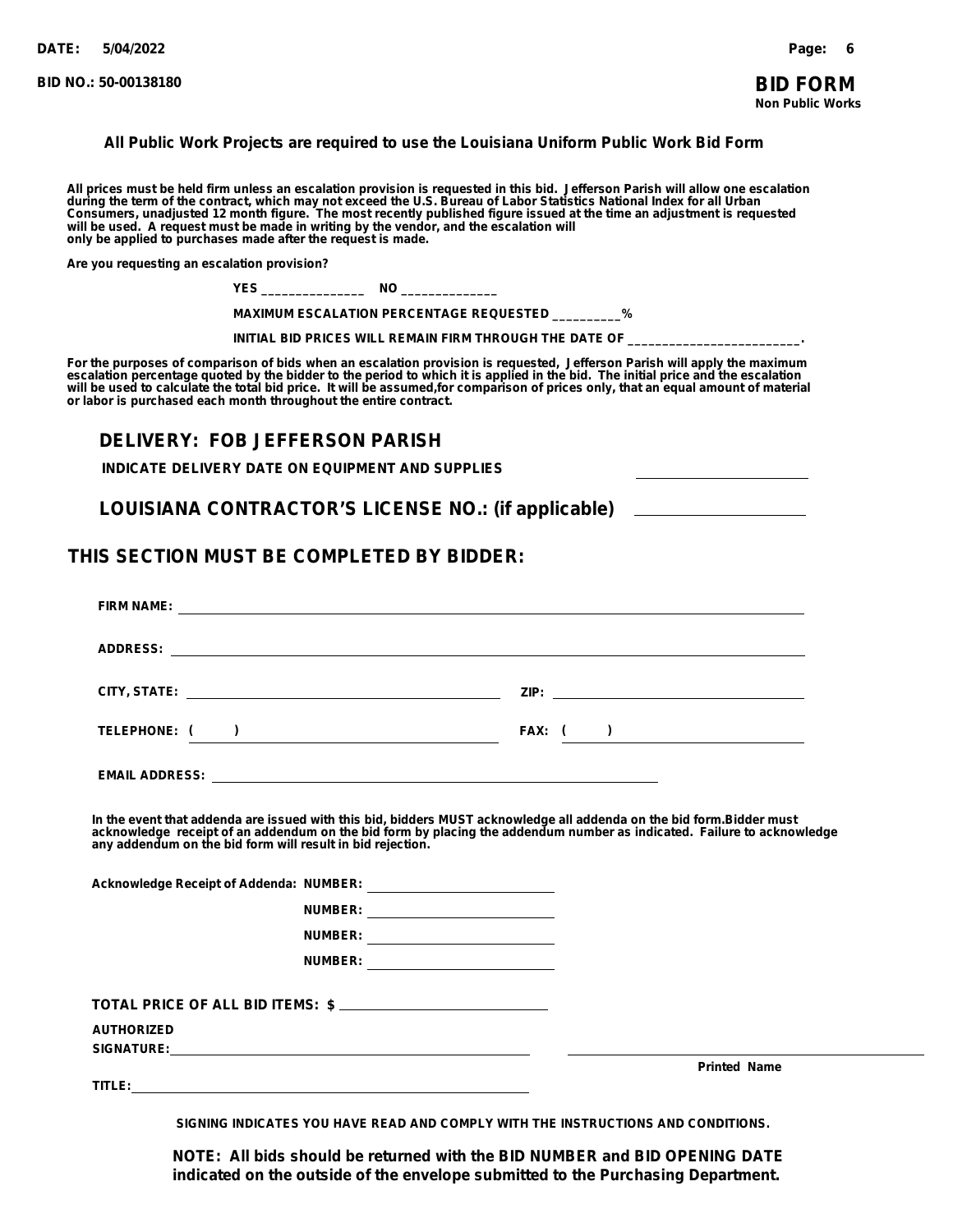### **INVITATION TO BID FROM JEFFERSON PARISH - continued**

#### **BID NO.: 50-00138180**

| <b>ITEM</b><br><b>NUMBER</b> | <b>QUANTITY</b> | U/M | <b>DESCRIPTION OF ARTICLES</b>                                                                                                         | <b>UNIT PRICE</b><br><b>QUOTED</b> | <b>TOTALS</b> |
|------------------------------|-----------------|-----|----------------------------------------------------------------------------------------------------------------------------------------|------------------------------------|---------------|
|                              |                 |     | Two (2) Year Contract for Tree Work to<br>be Performed Throughout Unincorporated<br>Jefferson Parish for the Department of<br>Parkways |                                    |               |
| $\mathbf{1}$                 | 1.00            | EA  | 0010 TREE TRIMMING / PRUNING < 10 INCH<br><b>DBH</b>                                                                                   |                                    |               |
| $\mathbf{2}$                 | 1.00            | EA  | 0020 TREE TRIMMING / PRUNING 10 INCH -<br><b>15 INCH DBH</b>                                                                           |                                    |               |
| 3                            | 1.00            | EA  | 0030 TREE TRIMMING / PRUNING 16 INCH -<br>21 INCH DBH                                                                                  |                                    |               |
| 4                            | 1.00            | EA  | 0040 TREE TRIMMING / PRUNING 22 INCH -<br>27 INCH DBH                                                                                  |                                    |               |
| 5                            | 1.00            | EA  | 0050 TREE TRIMMING / PRUNING 28 INCH -<br><b>33 INCH DBH</b>                                                                           |                                    |               |
| 6                            | 1.00            | EA  | 0060 TREE TRIMMING / PRUNING 34 INCH -<br><b>39 INCH DBH</b>                                                                           |                                    |               |
| $\overline{\mathbf{r}}$      | 1.00            | EA  | 0070 TREE TRIMMING / PRUNING 40 INCH -<br><b>45 INCH DBH</b>                                                                           |                                    |               |
| 8                            | 1.00            | EA  | 0080 TREE TRIMMING / PRUNING 46 INCH -<br>51 INCH DBH                                                                                  |                                    |               |
| 9                            | 1.00            | EA  | 0090 TREE TRIMMING / PRUNING > 51 INCH<br><b>DBH</b>                                                                                   |                                    |               |
| 10                           | 1.00            | EA  | 0100 HAZARDOUS LIMB REMOVAL < 3 INCH<br><b>AVERAGE DIAMETER</b>                                                                        |                                    |               |
| 11                           | 1.00            | EA  | 0110 HAZARDOUS LIMB REMOVAL 3 INCH - 6<br><b>INCH AVERAGE DIAMETER</b>                                                                 |                                    |               |
| $12 \,$                      | 1.00            | EA  | 0120 HAZARDOUS LIMB REMOVAL > 6 INCH<br><b>AVERAGE DIAMETER</b>                                                                        |                                    |               |
|                              |                 |     |                                                                                                                                        |                                    |               |
|                              |                 |     |                                                                                                                                        |                                    |               |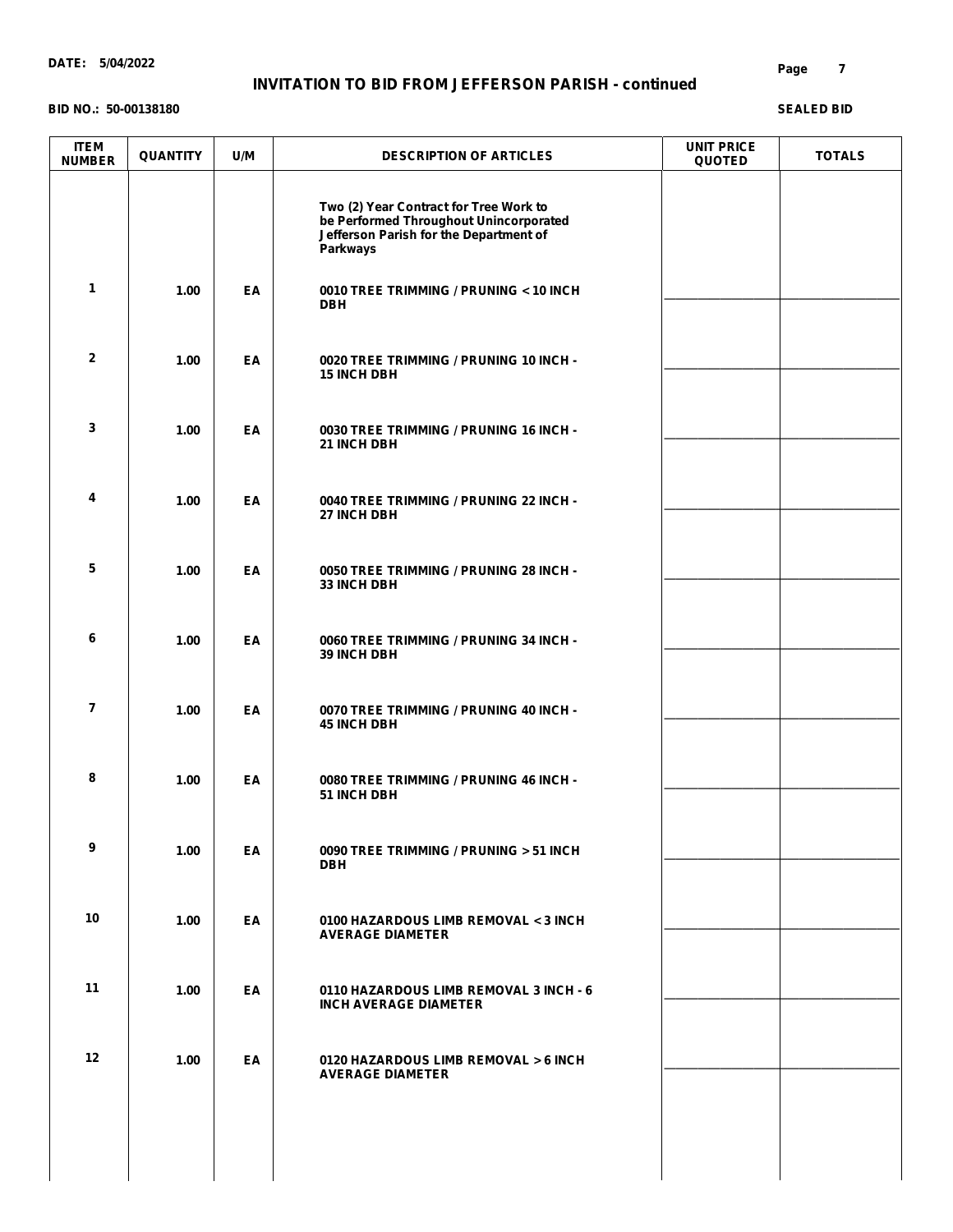### **INVITATION TO BID FROM JEFFERSON PARISH - continued**

#### **BID NO.: 50-00138180**

| <b>ITEM</b><br><b>NUMBER</b> | <b>QUANTITY</b> | U/M | <b>DESCRIPTION OF ARTICLES</b>                                              | <b>UNIT PRICE</b><br><b>QUOTED</b> | <b>TOTALS</b> |
|------------------------------|-----------------|-----|-----------------------------------------------------------------------------|------------------------------------|---------------|
|                              |                 |     |                                                                             |                                    |               |
| 13                           | 1.00            | EA  | 0130 TREE REMOVAL < 10 INCH DBH                                             |                                    |               |
| 14                           | 1.00            | EA  | 0140 TREE REMOVAL 10 INCH - 15 INCH DBH                                     |                                    |               |
| 15                           | 1.00            | EA  | 0150 TREE REMOVAL 16 INCH - 21 INCH DBH                                     |                                    |               |
| 16                           | 1.00            | EA  | 0160 TREE REMOVAL 22 INCH - 27 INCH DBH                                     |                                    |               |
| 17                           | 1.00            | EA  | 0170 TREE REMOVAL 28 INCH - 33 INCH DBH                                     |                                    |               |
| 18                           | 1.00            | EA  | 0180 TREE REMOVAL 34 INCH - 39 INCH DBH                                     |                                    |               |
| 19                           | 1.00            | EA  | 0190 TREE REMOVAL 40 INCH - 45 INCH DBH                                     |                                    |               |
| 20                           | 1.00            | EA  | 0200 TREE REMOVAL 46 INCH - 51 INCH DBH                                     |                                    |               |
| 21                           | 1.00            | EA  | 0210 TREE REMOVAL > 51 INCH DBH                                             |                                    |               |
| 22                           | 1.00            | EA  | 0220 STUMP GRINDING < 30 INCH DIAMETER<br><b>SEPARATE FROM TREE REMOVAL</b> |                                    |               |
| 23                           | 1.00            | EA  | 0230 STUMP GRINDING > 30 INCH DIAMETER<br><b>SEPARATE FROM TREE REMOVAL</b> |                                    |               |
| 24                           | 1.00            | EA  | 0240 TREE GROWTH REGULATOR < 12 INCH DBH                                    |                                    |               |
| 25                           | 1.00            | EA  | 0250 TREE GROWTH REGULATOR 12 INCH - 24<br><b>INCH DBH</b>                  |                                    |               |
| 26                           | 1.00            | EA  | 0260 TREE GROWTH REGULATOR 25 INCH - 36<br><b>INCH DBH</b>                  |                                    |               |
| 27                           | 1.00            | EA  | 0270 TREE GROWTH REGULATOR 37 INCH - 48                                     |                                    |               |
|                              |                 |     | <b>INCH DBH</b>                                                             |                                    |               |
|                              |                 |     |                                                                             |                                    |               |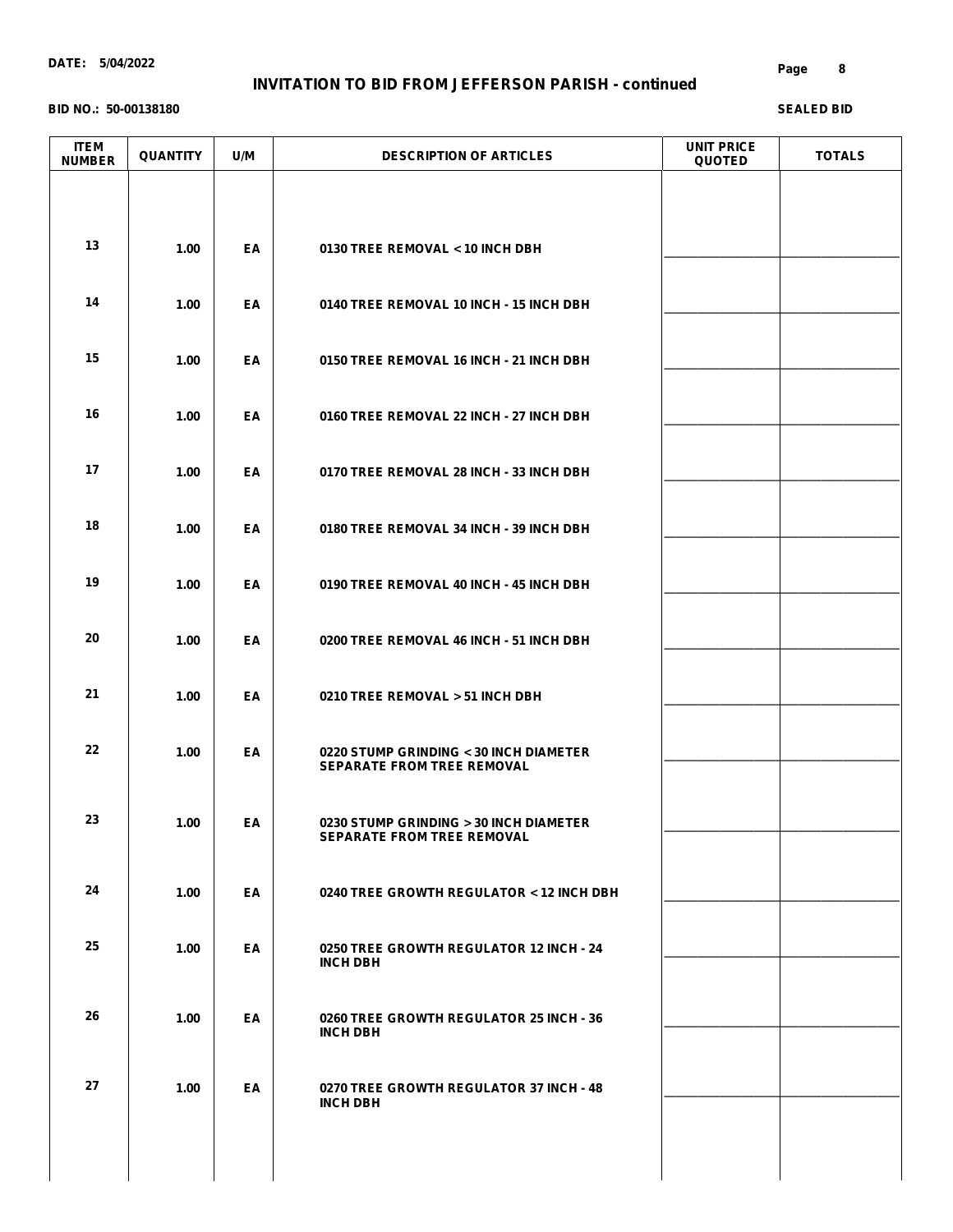### **INVITATION TO BID FROM JEFFERSON PARISH - continued**

#### **BID NO.: 50-00138180**

| <b>ITEM</b><br><b>NUMBER</b> | <b>QUANTITY</b> | U/M | <b>DESCRIPTION OF ARTICLES</b>                                              | <b>UNIT PRICE</b><br><b>QUOTED</b> | <b>TOTALS</b> |
|------------------------------|-----------------|-----|-----------------------------------------------------------------------------|------------------------------------|---------------|
| 28                           | 1.00            | EA  | 0280 TREE GROWTH REGULATOR > 48 INCH DBH                                    |                                    |               |
| 29                           | 1.00            | EA  | 0290 TREE ROOT AERATION < 12 INCH DBH                                       |                                    |               |
| 30                           | 1.00            | EA  | 0300 TREE ROOT AERATION 12 INCH - 24<br><b>INCH DBH</b>                     |                                    |               |
| 31                           | 1.00            | EA  | 0310 TREE ROOT AERATION 25 INCH - 36<br><b>INCH DBH</b>                     |                                    |               |
| 32                           | 1.00            | EA  | 0320 TREE ROOT AERATION 37 INCH - 48<br><b>INCH DBH</b>                     |                                    |               |
| 33                           | 1.00            | EA  | 0330 TREE ROOT AERATION > 48 INCH DBH                                       |                                    |               |
| 34                           | 1.00            | EA  | 0340 TREE FERTILIZATION < 12 INCH DBH<br><b>PROGRAM1</b>                    |                                    |               |
| 35                           | 1.00            | EA  | 0350 TREE FERTILIZATION 12 INCH - 36<br><b>INCH DBH</b>                     |                                    |               |
| 36                           | 1.00            | EA  | <b>PROGRAM1</b><br>0360 TREE FERTILIZATION > 36 INCH DBH<br><b>PROGRAM1</b> |                                    |               |
| 37                           | 1.00            | EA  | 0370 TREE FERTILIZATION < 12 INCH DBH<br><b>PROGRAM2</b>                    |                                    |               |
| 38                           | 1.00            | EA  | 0380 TREE FERTILIZATION 12 INCH - 36<br><b>INCH DBH</b>                     |                                    |               |
| 39                           | 1.00            | EA  | <b>PROGRAM2</b><br>0390 TREE FERTILIZATION > 36 INCH DBH                    |                                    |               |
| 40                           |                 |     | <b>PROGRAM2</b>                                                             |                                    |               |
|                              | 1.00            | EA  | 0400 TREE FERTILIZATION < 12 INCH DBH<br><b>PROGRAM3</b>                    |                                    |               |
|                              |                 |     |                                                                             |                                    |               |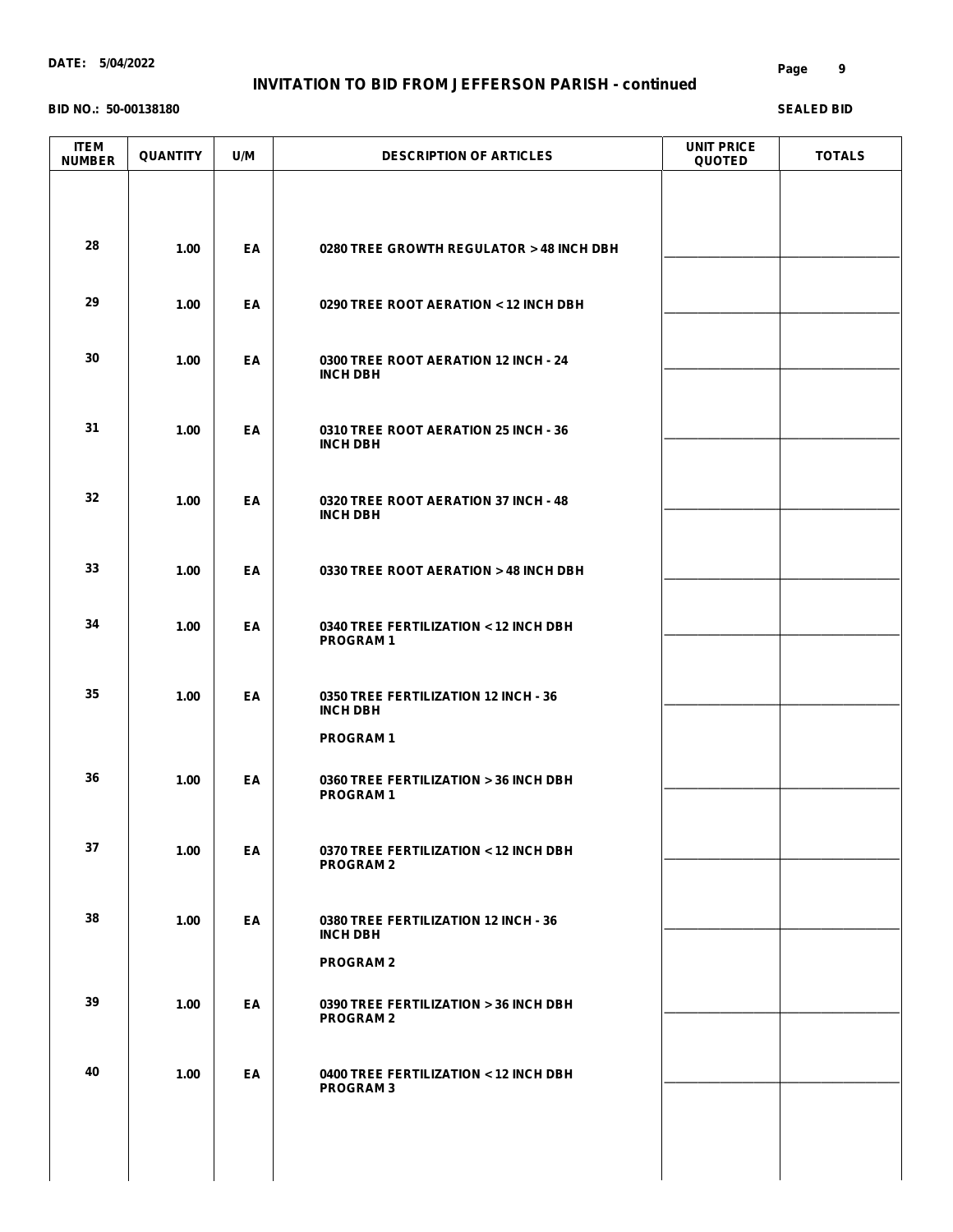### **INVITATION TO BID FROM JEFFERSON PARISH - continued**

#### **BID NO.: 50-00138180**

| <b>ITEM</b><br><b>NUMBER</b> | <b>QUANTITY</b> | U/M | <b>DESCRIPTION OF ARTICLES</b>                            | <b>UNIT PRICE</b><br><b>QUOTED</b> | <b>TOTALS</b> |
|------------------------------|-----------------|-----|-----------------------------------------------------------|------------------------------------|---------------|
|                              |                 |     |                                                           |                                    |               |
| 41                           | 1.00            | EA  | 0410 TREE FERTILIZATION 12 INCH - 36<br><b>INCH DBH</b>   |                                    |               |
|                              |                 |     | <b>PROGRAM3</b>                                           |                                    |               |
| 42                           | 1.00            | EA  | 0420 TREE FERTILIZATION > 36 INCH DBH<br><b>PROGRAM3</b>  |                                    |               |
| 43                           | 1.00            | EA  | 0430 TREE FERTILIZATION < 12 INCH DBH<br><b>PROGRAM4</b>  |                                    |               |
| 44                           | 1.00            | EA  | 0440 TREE FERTILIZATION 12 INCH - 36<br><b>INCH DBH</b>   |                                    |               |
|                              |                 |     | <b>PROGRAM4</b>                                           |                                    |               |
| 45                           | 1.00            | EA  | 0450 TREE FERTILIZATION > 36 INCH DBH<br><b>PROGRAM4</b>  |                                    |               |
| 46                           | 1.00            | EA  | 0460 TREE FERTILIZATION < 12 INCH DBH<br><b>PROGRAM 5</b> |                                    |               |
| 47                           | 1.00            | EA  | 0470 TREE FERTILIZATION 12 INCH - 36<br><b>INCH DBH</b>   |                                    |               |
|                              |                 |     | <b>PROGRAM 5</b>                                          |                                    |               |
| 48                           | 1.00            | EA  | 0480 TREE FERTILIZATION > 36 INCH DBH<br><b>PROGRAM 5</b> |                                    |               |
| 49                           | 1.00            | EA  | 0490 TREE FERTILIZATION < 12 INCH DBH<br><b>PROGRAM 6</b> |                                    |               |
| 50                           | 1.00            | EA  | 0500 TREE FERTILIZATION 12 INCH - 36<br><b>INCH DBH</b>   |                                    |               |
|                              |                 |     | <b>PROGRAM 6</b>                                          |                                    |               |
| 51                           | 1.00            | EA  | 0510 TREE FERTILIZATION > 36 INCH DBH<br><b>PROGRAM 6</b> |                                    |               |
| 52                           | 1.00            | EA  | 0520 TREE FERTILIZATION < 12 INCH DBH                     |                                    |               |
|                              |                 |     | <b>PROGRAM7</b>                                           |                                    |               |
|                              |                 |     |                                                           |                                    |               |
|                              |                 |     |                                                           |                                    |               |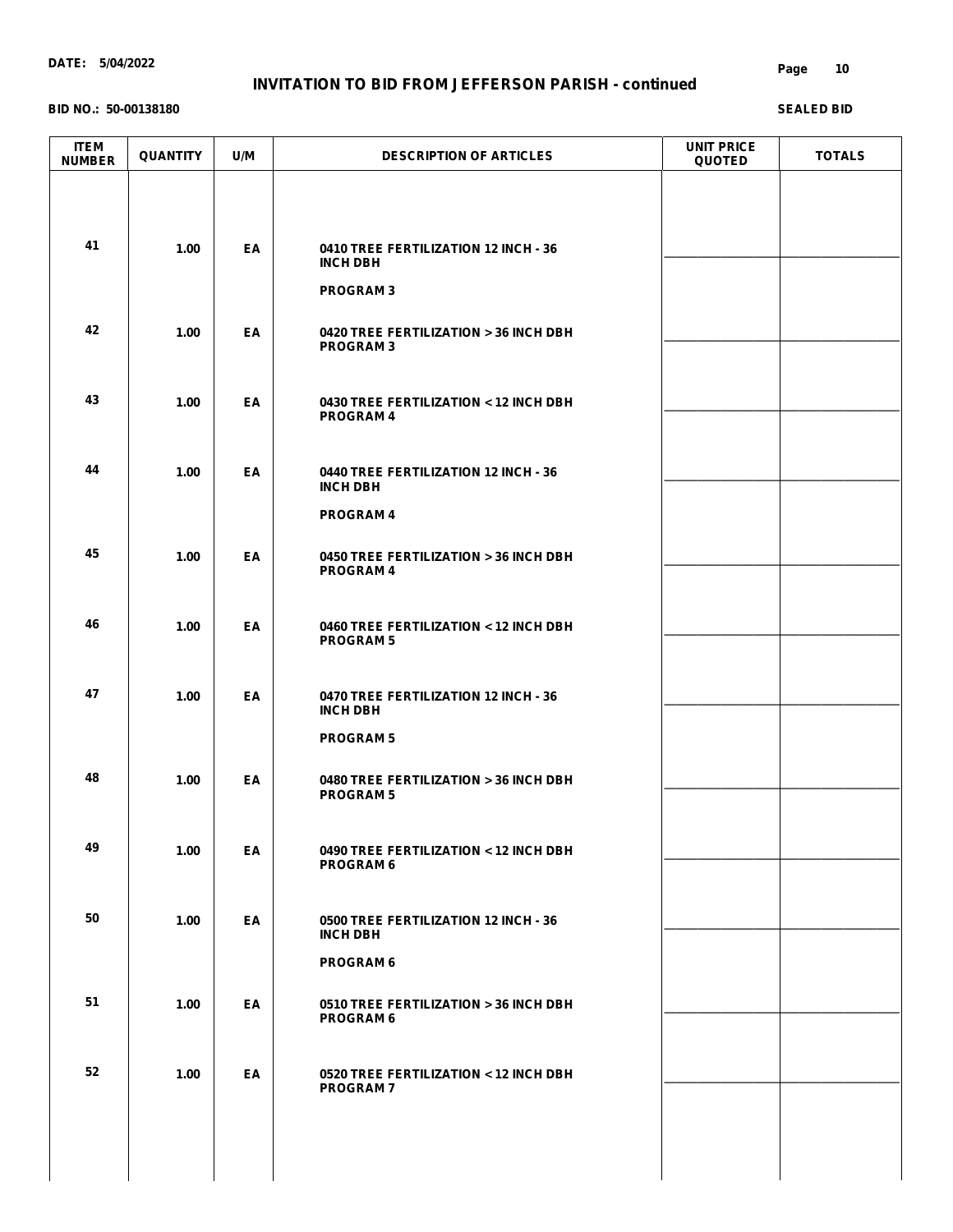### **INVITATION TO BID FROM JEFFERSON PARISH - continued**

#### **BID NO.: 50-00138180**

| <b>ITEM</b><br><b>NUMBER</b> | <b>QUANTITY</b> | U/M | <b>DESCRIPTION OF ARTICLES</b>                             | <b>UNIT PRICE</b><br><b>QUOTED</b> | <b>TOTALS</b> |
|------------------------------|-----------------|-----|------------------------------------------------------------|------------------------------------|---------------|
|                              |                 |     |                                                            |                                    |               |
| 53                           | 1.00            | EA  | 0530 TREE FERTILIZATION 12 INCH - 36<br><b>INCH DBH</b>    |                                    |               |
|                              |                 |     | <b>PROGRAM7</b>                                            |                                    |               |
| 54                           | 1.00            | EA  | 0540 TREE FERTILIZATION > 36 INCH DBH<br><b>PROGRAM7</b>   |                                    |               |
| 55                           | 1.00            | EA  | 0550 TREE FERTILIZATION < 12 INCH DBH<br><b>PROGRAM 8</b>  |                                    |               |
| 56                           | 1.00            | EA  | 0560 TREE FERTILIZATION 12 INCH - 36<br><b>INCH DBH</b>    |                                    |               |
|                              |                 |     | <b>PROGRAM 8</b>                                           |                                    |               |
| 57                           | 1.00            | EA  | 0570 TREE FERTILIZATION > 36 INCH DBH<br><b>PROGRAM 8</b>  |                                    |               |
| 58                           | 1.00            | EA  | 0580 TREE FERTILIZATION < 12 INCH DBH<br><b>PROGRAM 9</b>  |                                    |               |
| 59                           | 1.00            | EA  | 0590 TREE FERTILIZATION 12 INCH - 36<br><b>INCH DBH</b>    |                                    |               |
|                              |                 |     | <b>PROGRAM 9</b>                                           |                                    |               |
| 60                           | 1.00            | EA  | 0600 TREE FERTILIZATION > 36 INCH DBH<br><b>PROGRAM 9</b>  |                                    |               |
| 61                           | 1.00            | EA  | 0610 TREE FERTILIZATION < 12 INCH DBH<br>PROGRAM 10        |                                    |               |
| 62                           | 1.00            | EA  | 0620 TREE FERTILIZATION 12 INCH - 36                       |                                    |               |
|                              |                 |     | <b>INCH DBH</b><br><b>PROGRAM10</b>                        |                                    |               |
| 63                           | 1.00            | EA  | 0630 TREE FERTILIZATION > 36 INCH DBH<br><b>PROGRAM 10</b> |                                    |               |
|                              |                 |     |                                                            |                                    |               |
| 64                           | 1.00            | EA  | 0640 TREE FERTILIZATION < 12 INCH DBH<br>PROGRAM 11        |                                    |               |
|                              |                 |     |                                                            |                                    |               |
|                              |                 |     |                                                            |                                    |               |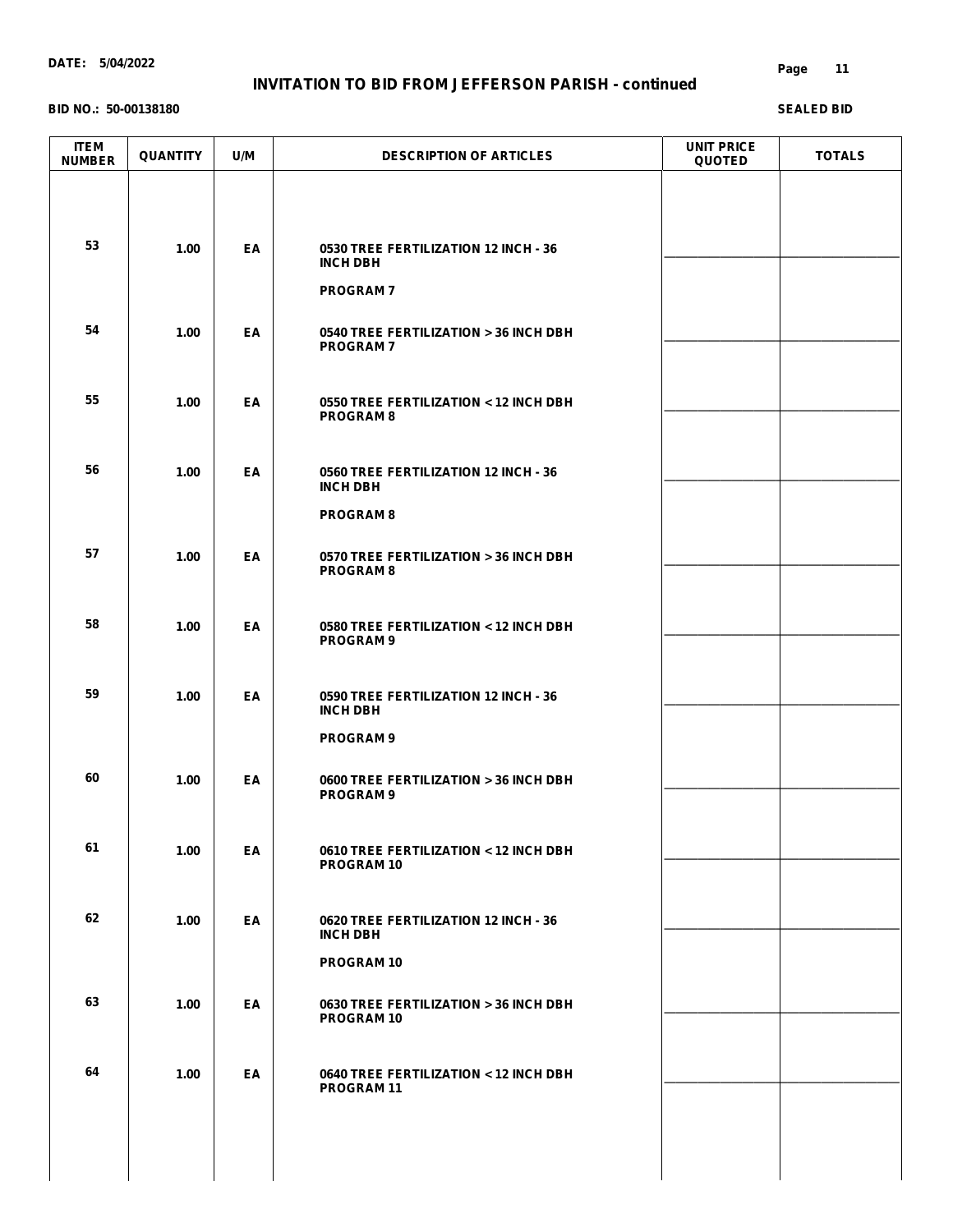### **INVITATION TO BID FROM JEFFERSON PARISH - continued**

#### **BID NO.: 50-00138180**

| <b>ITEM</b><br><b>NUMBER</b> | <b>QUANTITY</b> | U/M         | <b>DESCRIPTION OF ARTICLES</b>                                     | <b>UNIT PRICE</b><br><b>QUOTED</b> | <b>TOTALS</b> |
|------------------------------|-----------------|-------------|--------------------------------------------------------------------|------------------------------------|---------------|
|                              |                 |             |                                                                    |                                    |               |
| 65                           | 1.00            | EA          | 0650 TREE FERTILIZATION 12 INCH - 36<br><b>INCH DBH</b>            |                                    |               |
|                              |                 |             | <b>PROGRAM11</b>                                                   |                                    |               |
| 66                           | 1.00            | EA          | 0660 TREE FERTILIZATION > 36 INCH DBH<br><b>PROGRAM11</b>          |                                    |               |
| 67                           | 1.00            | <b>CUYD</b> | 0670 HARDWOOD MULCH                                                |                                    |               |
| 68                           | 1.00            | EA          | 0680 TREE FUNGICIDE TREATMENT < 12 INCH<br><b>DBH</b>              |                                    |               |
|                              |                 |             | <b>BASF PAGEANT INTRINSIC LIQUID FUNGICIDE</b><br><b>FULL RATE</b> |                                    |               |
| 69                           | 1.00            | EA          | 0690 TREE FUNGICIDE TREATMENT 12 INCH -<br>36 INCH DBH             |                                    |               |
|                              |                 |             | <b>BASF PAGEANT INTRINSIC LIQUID FUNGICIDE</b><br><b>FULL RATE</b> |                                    |               |
| 70                           | 1.00            | EA          | 0700 TREE FUNGICIDE TREATMENT > 36 INCH<br><b>DBH</b>              |                                    |               |
|                              |                 |             | <b>BASF PAGEANT INTRINSIC LIQUID FUNGICIDE</b><br><b>FULL RATE</b> |                                    |               |
| 71                           | 1.00            | EA          | 0710 TREE TERMITE TREATMENT < 12 INCH<br><b>DBH</b>                |                                    |               |
|                              |                 |             | <b>BASF TERMIDOR SC LIQUID TERMITICIDE FULL</b><br><b>RATE</b>     |                                    |               |
| 72                           | 1.00            | EA          | 0720 TREE TERMITE TREATMENT 12 INCH - 36<br><b>INCH DBH</b>        |                                    |               |
|                              |                 |             | <b>BASF TERMIDOR SC LIQUID TERMITICIDE FULL</b><br><b>RATE</b>     |                                    |               |
| 73                           | 1.00            | EA          | 0730 TREE TERMITE TREATMENT > 36 INCH<br><b>DBH</b>                |                                    |               |
|                              |                 |             | <b>BASF TERMIDOR SC LIQUID TERMITICIDE FULL</b><br><b>RATE</b>     |                                    |               |
| 74                           | 1.00            | EA          | 0740 TREE TERMITE TREATMENT < 12 INCH<br><b>DBH</b>                |                                    |               |
|                              |                 |             |                                                                    |                                    |               |
|                              |                 |             |                                                                    |                                    |               |
|                              |                 |             |                                                                    |                                    |               |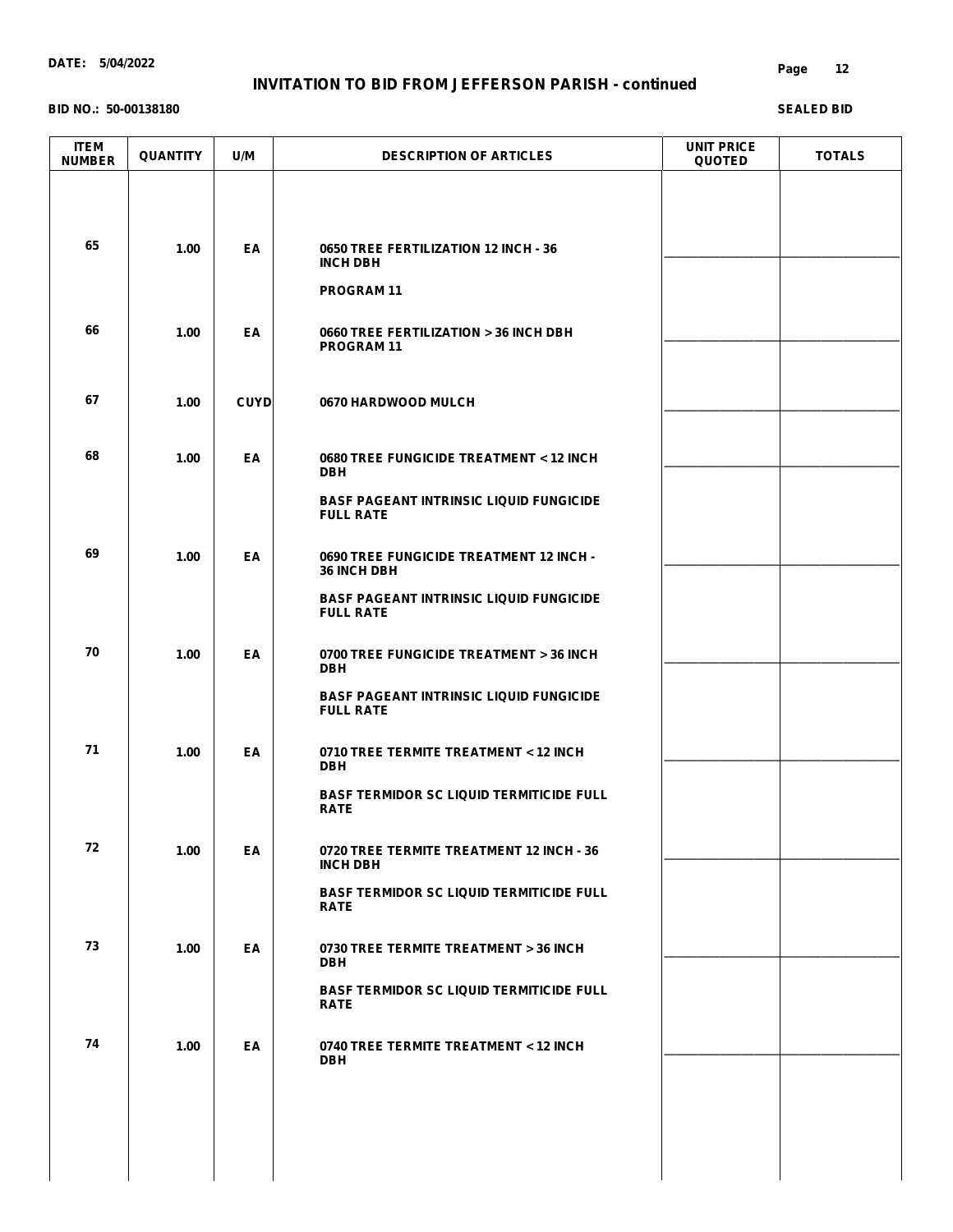### **INVITATION TO BID FROM JEFFERSON PARISH - continued**

#### **BID NO.: 50-00138180**

#### **Page 13**

| <b>ITEM</b><br><b>NUMBER</b> | <b>QUANTITY</b> | U/M | <b>DESCRIPTION OF ARTICLES</b>                                                              | UNIT PRICE<br><b>QUOTED</b> | <b>TOTALS</b> |
|------------------------------|-----------------|-----|---------------------------------------------------------------------------------------------|-----------------------------|---------------|
|                              |                 |     | <b>CONTROL SOLUTIONS TAURUS SC LIQUID</b><br><b>TERMITICIDE FULL RATE</b>                   |                             |               |
| 75                           | 1.00            | EA  | 0750 TREE TERMITE TREATMENT 12 INCH - 36<br><b>INCH DBH</b>                                 |                             |               |
|                              |                 |     | <b>CONTROL SOLUTIONS TAURUS SC LIQUID</b><br><b>TERMITICIDE FULL RATE</b>                   |                             |               |
| 76                           | 1.00            | EA  | 0760 TREE TERMITE TREATMENT > 36 INCH<br><b>DBH</b>                                         |                             |               |
|                              |                 |     | <b>CONTROL SOLUTIONS TAURUS SC LIQUID</b><br><b>TERMITICIDE FULL RATE</b>                   |                             |               |
| 77                           | 1.00            | EA  | 0770 TREE TERMITE TREATMENT < 12 INCH<br><b>DBH</b>                                         |                             |               |
|                              |                 |     | <b>BAYER PREMISE WP FOAM TERMITICIDE FULL</b><br><b>RATE</b>                                |                             |               |
| 78                           | 1.00            | EA  | 0780 TREE TERMITE TREATMENT 12 INCH - 36<br><b>INCH DBH</b>                                 |                             |               |
|                              |                 |     | <b>BAYER PREMISE WP FOAM TERMITICIDE FULL</b><br><b>RATE</b>                                |                             |               |
| 79                           | 1.00            | EA  | 0790 TREE TERMITE TREATMENT > 36 INCH<br><b>DBH</b>                                         |                             |               |
|                              |                 |     | <b>BAYER PREMISE WP FOAM TERMITICIDE FULL</b><br><b>RATE</b>                                |                             |               |
| 80                           | 1.00            | EA  | 0800 TREE INSECT TREATMENT < 12 INCH DBH<br><b>BAYER TEMPO LIQUID INSECTICIDE FULL RATE</b> |                             |               |
| 81                           | 1.00            | EA  | <b>0810 TREE INSECT TREATMENT</b><br>12 INCH - 36 INCH DBH                                  |                             |               |
|                              |                 |     | <b>BAYER TEMPO LIQUID INSECTICIDE FULL RATE</b>                                             |                             |               |
| 82                           | 1.00            | EA  | 0820 TREE INSECT TREATMENT > 36 INCH<br><b>DBH</b>                                          |                             |               |
|                              |                 |     | <b>BAYER TEMPO LIQUID INSECTICIDE FULL RATE</b>                                             |                             |               |
| 83                           | 1.00            | EA  | 0830 TREE INSECT TREATMENT < 12 INCH DBH<br><b>BAYER MERIT 2F LIQUID INSECTICIDE FULL</b>   |                             |               |
|                              |                 |     | <b>RATE</b>                                                                                 |                             |               |
|                              | 1.00            | EA  | 0840 TREE INSECT TREATMENT 12 INCH - 36<br><b>INCH DBH</b>                                  |                             |               |
|                              |                 |     |                                                                                             |                             |               |
| 84                           |                 |     |                                                                                             |                             |               |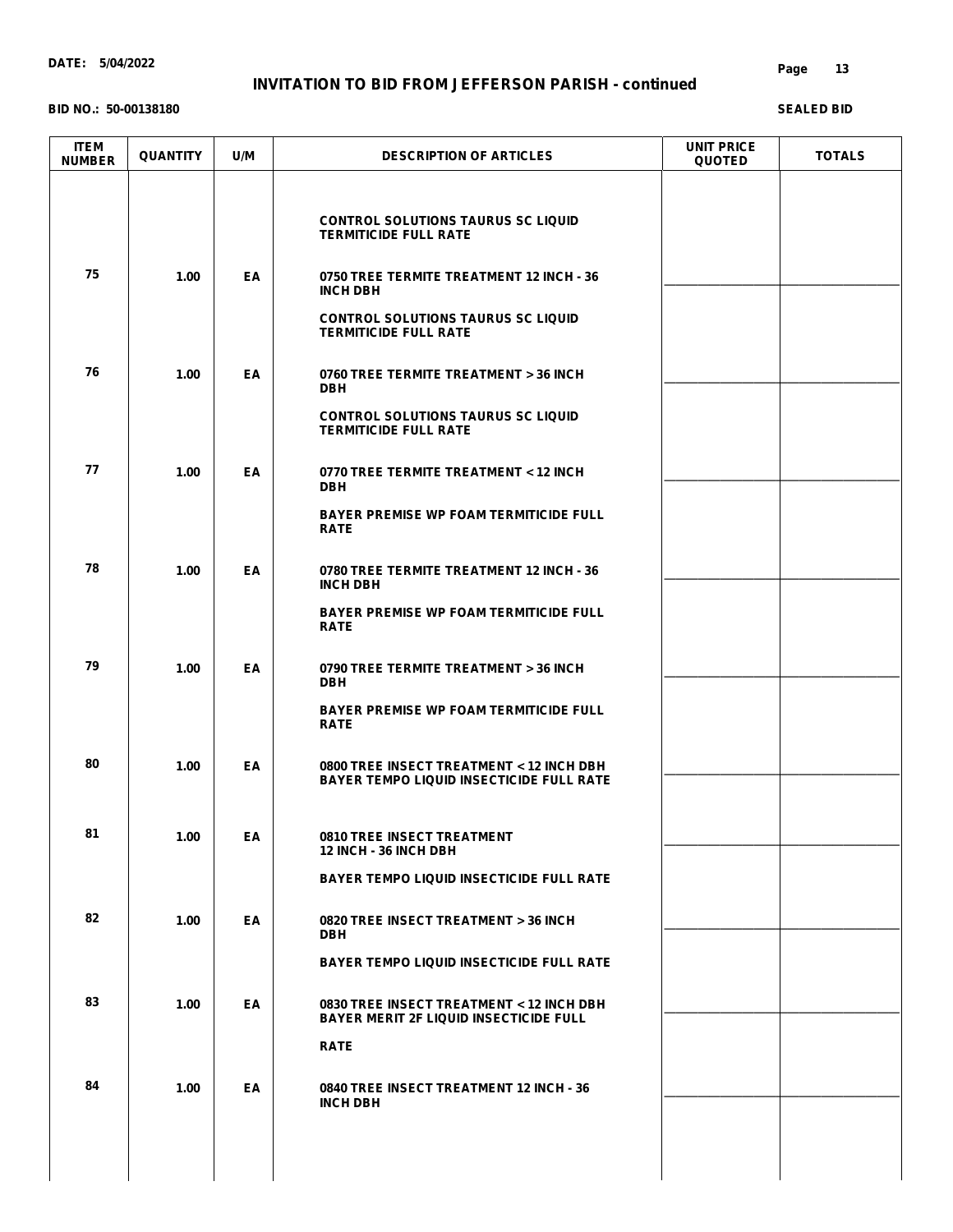### **INVITATION TO BID FROM JEFFERSON PARISH - continued**

#### **BID NO.: 50-00138180**

#### **Page 14**

| <b>ITEM</b><br><b>NUMBER</b> | <b>QUANTITY</b> | U/M | <b>DESCRIPTION OF ARTICLES</b>                                                                                                                 | <b>UNIT PRICE</b><br><b>QUOTED</b> | <b>TOTALS</b> |
|------------------------------|-----------------|-----|------------------------------------------------------------------------------------------------------------------------------------------------|------------------------------------|---------------|
| 85                           |                 |     | <b>BAYER MERIT 2F LIQUID INSECTICIDE FULL</b><br><b>RATE</b>                                                                                   |                                    |               |
|                              | 1.00            | EA  | 0850 TREE INSECT TREATMENT > 36 INCH DBH<br><b>BAYER MERIT 2F LIQUID INSECTICIDE FULL</b><br><b>RATE</b>                                       |                                    |               |
| 86                           | 1.00            | EA  | 0860 TREE INSECT TREATMENT < 12 INCH DBH<br><b>ZOECON MALATHION LIQUID INSECTICIDE FULL</b><br><b>RATE</b>                                     |                                    |               |
| 87                           | 1.00            | EA  | 0870 TREE INSECT TREATMENT 12 INCH - 36<br><b>INCH DBH</b><br><b>ZECON MALATHION LIQUID INSECTICIDE FULL</b><br><b>RATE</b>                    |                                    |               |
| 88                           | 1.00            | EA  | 0880 TREE INSECT TREATMENT > 36 INCH DBH<br><b>ZOECON MALATHION LIQUID INSECTICIDE FULL</b><br><b>RATE</b>                                     |                                    |               |
| 89                           | 1.00            | EA  | 0890 TREE INSECT TREATMENT < 12 INCH DBH<br>SYNGENTA ACELEPRYN LIQUID INSECTICIDE<br><b>FULL RATE</b>                                          |                                    |               |
| 90                           | 1.00            | EA  | 0900 TREE INSECT TREATMENT 12 INCH - 36<br><b>INCH DBH</b>                                                                                     |                                    |               |
| 91                           | 1.00            | ΕA  | SYNGENTA ACELEPRYN LIQUID INSECTICIDE<br><b>FULL RATE</b><br>0910 TREE INSECT TREATMENT > 36 INCH DBH<br>SYNGENTA ACELEPRYN LIQUID INSECTICIDE |                                    |               |
| 92                           | 1.00            | EA  | <b>FULL RATE</b><br>0920 TREE HONEY BEE REMOVAL                                                                                                |                                    |               |
| 93                           | 1.00            | EA  | 0930 SOIL SAMPLE (GOLF COURSE SAMPLE)<br>(NUTRIENTS)                                                                                           |                                    |               |
| 94                           | 1.00            | EA  | 0940 SOIL SAMPLE (CONTAMINANTS /<br>PESTICIDE DETECTION)                                                                                       |                                    |               |
| 95                           | 1.00            | EA  | 0950 LEAF TISSUE SAMPLE                                                                                                                        |                                    |               |
|                              |                 |     |                                                                                                                                                |                                    |               |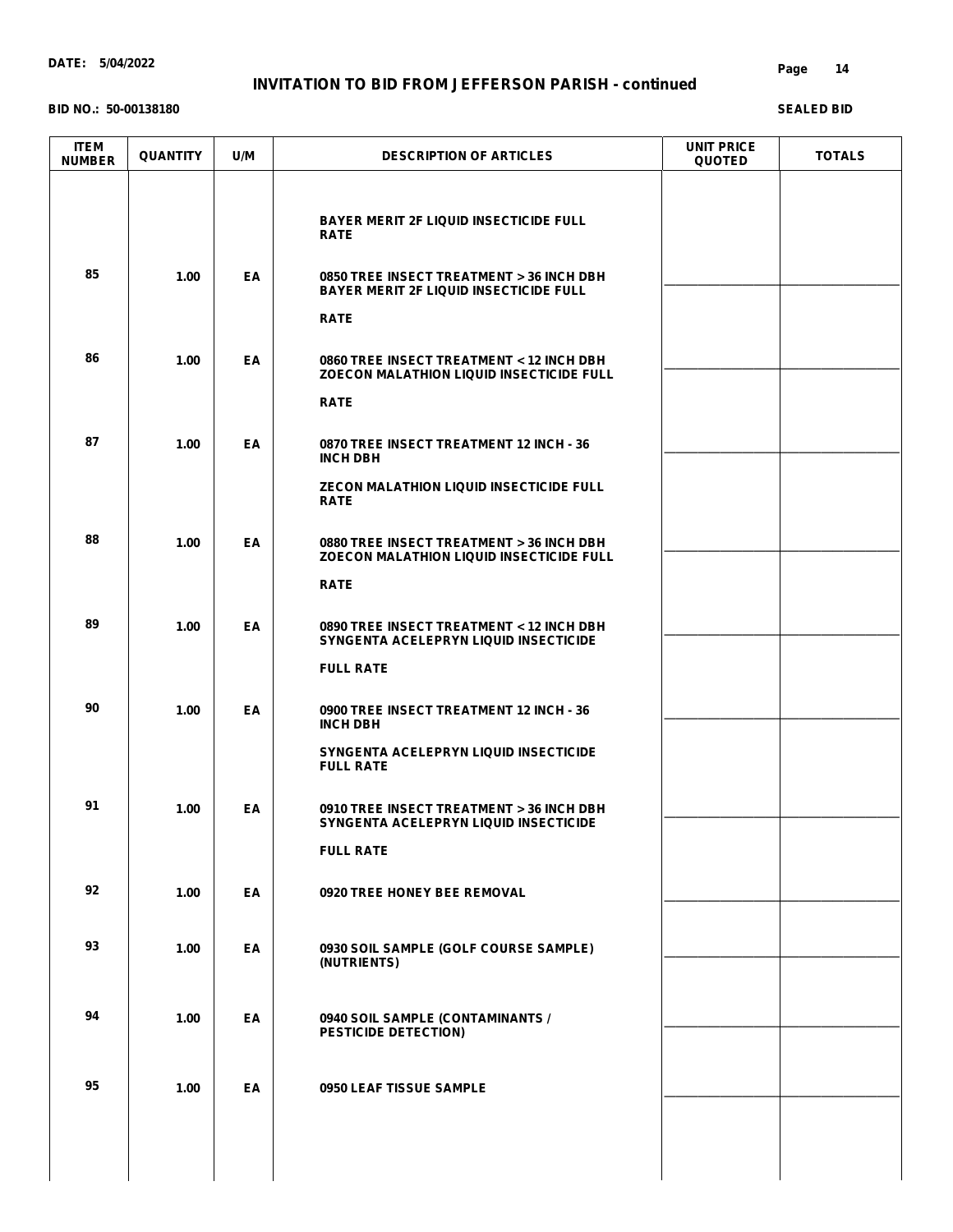### **INVITATION TO BID FROM JEFFERSON PARISH - continued**

#### **BID NO.: 50-00138180**

#### **Page 15**

| <b>ITEM</b><br><b>NUMBER</b> | <b>QUANTITY</b> | U/M | <b>DESCRIPTION OF ARTICLES</b>                                                          | <b>UNIT PRICE</b><br><b>QUOTED</b> | <b>TOTALS</b> |
|------------------------------|-----------------|-----|-----------------------------------------------------------------------------------------|------------------------------------|---------------|
| 96                           | 1.00            | EA  | 0960 EMERGENCY TREE TRIMMING / PRUNING <<br><b>10 INCH DBH</b>                          |                                    |               |
| 97                           | 1.00            | EA  | 0970 EMERGENCY TREE TRIMMING / PRUNING<br>10 INCH - 15 INCH DBH                         |                                    |               |
| 98                           | 1.00            | EA  | 0980 EMERGENCY TREE TRIMMING / PRUNING<br><b>16 INCH - 21 INCH DBH</b>                  |                                    |               |
| 99                           | 1.00            | EA  | 0990 EMERGENCY TREE TRIMMING / PRUNING<br>22 INCH - 27 INCH DBH                         |                                    |               |
| 100                          | 1.00            | EA  | <b>1000 EMERGENCY TREE TRIMMING / PRUNING</b><br>28 INCH - 33 INCH DBH                  |                                    |               |
| 101                          | 1.00            | EA  | 1010 EMERGENCY TREE TRIMMING / PRUNING<br>34 INCH - 39 INCH DBH                         |                                    |               |
| 102                          | 1.00            | EA  | <b>1020 EMERGENCY TREE TRIMMING / PRUNING</b><br>40 INCH - 45 INCH DBH                  |                                    |               |
| 103                          | 1.00            | EA  | 1030 EMERGENCY TREE TRIMMING / PRUNING<br>46 INCH - 51 INCH DBH                         |                                    |               |
| 104                          | 1.00            | EA  | 1040 EMERGENCY TREE TRIMMING / PRUNING ><br>51 INCH DBH                                 |                                    |               |
| 105                          | 1.00            | EA  | 1050 EMERGENCY HAZARDOUS LIMB REMOVAL <<br><b>3 INCH AVERAGE DIAMETER</b>               |                                    |               |
| 106                          | 1.00            | EA  | <b>1060 EMERGENCY HAZARDOUS LIMB REMOVAL 3</b><br><b>INCH - 6 INCH AVERAGE DIAMETER</b> |                                    |               |
| 107                          | 1.00            | EA  | <b>1070 EMERGENCY HAZARDOUS LIMB REMOVAL &gt;</b><br><b>6 INCH AVERAGE DIAMETER</b>     |                                    |               |
| 108                          | 1.00            | EA  | 1080 EMERGENCY TREE REMOVAL < 10 INCH<br><b>DBH</b>                                     |                                    |               |
|                              |                 |     |                                                                                         |                                    |               |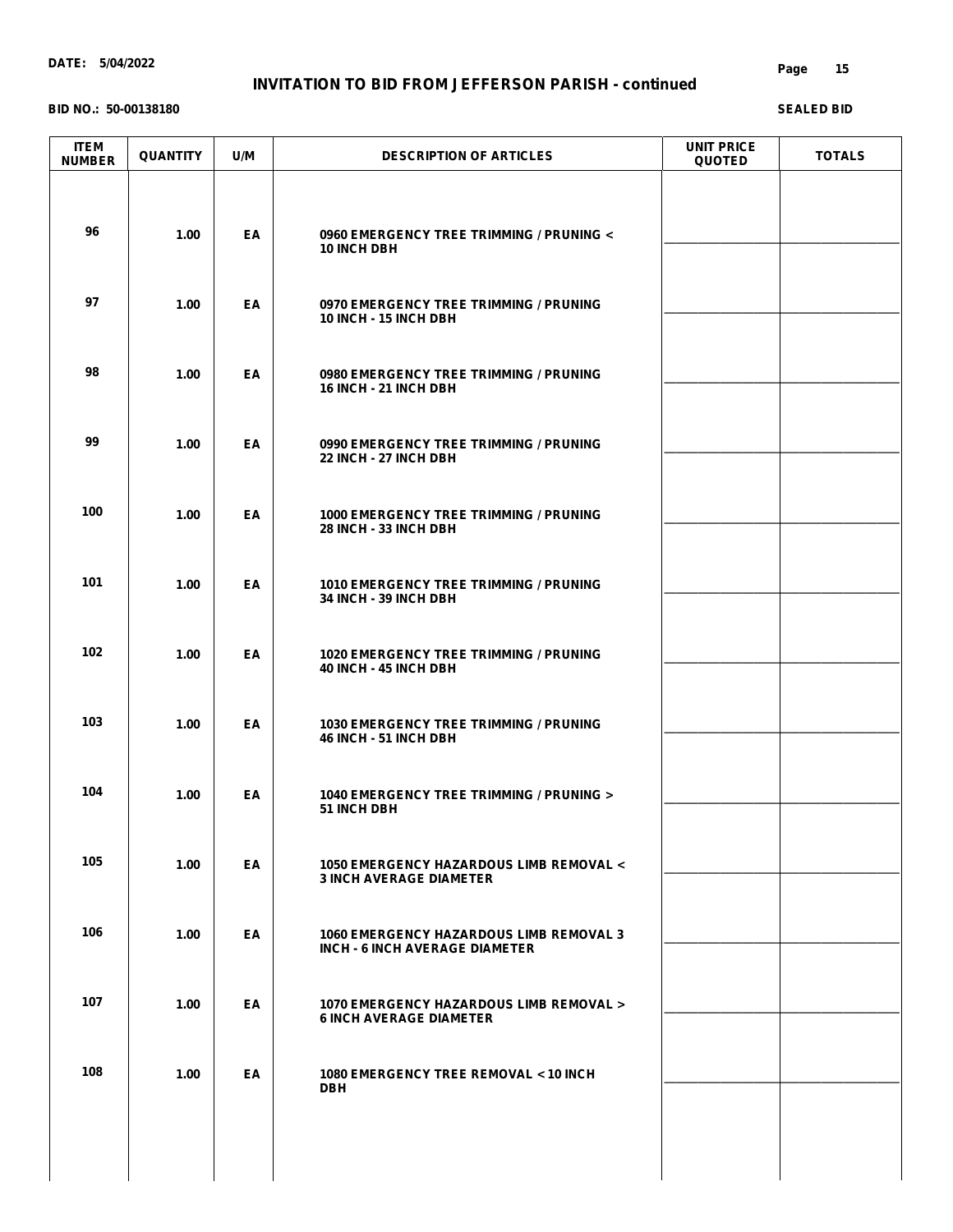### **INVITATION TO BID FROM JEFFERSON PARISH - continued**

#### **BID NO.: 50-00138180**

| <b>ITEM</b><br><b>NUMBER</b> | QUANTITY | U/M | <b>DESCRIPTION OF ARTICLES</b>                              | <b>UNIT PRICE</b><br><b>QUOTED</b> | <b>TOTALS</b> |
|------------------------------|----------|-----|-------------------------------------------------------------|------------------------------------|---------------|
| 109                          | 1.00     | EA  | 1090 EMERGENCY TREE REMOVAL 10 INCH - 15                    |                                    |               |
| 110                          |          |     | <b>INCH DBH</b>                                             |                                    |               |
|                              | 1.00     | EA  | 1100 EMERGENCY TREE REMOVAL 16 INCH - 21<br><b>INCH DBH</b> |                                    |               |
| 111                          | 1.00     | EA  | 1110 EMERGENCY TREE REMOVAL 22 INCH - 27<br><b>INCH DBH</b> |                                    |               |
| 112                          | 1.00     | EA  | 1120 EMERGENCY TREE REMOVAL 28 INCH - 33<br><b>INCH DBH</b> |                                    |               |
| 113                          | 1.00     | EA  | 1130 EMERGENCY TREE REMOVAL 34 INCH - 39<br><b>INCH DBH</b> |                                    |               |
| 114                          | 1.00     | EA  | 1140 EMERGENCY TREE REMOVAL 40 INCH - 45<br><b>INCH DBH</b> |                                    |               |
| 115                          | 1.00     | EA  | 1150 EMERGENCY TREE REMOVAL 46 INCH - 51<br><b>INCH DBH</b> |                                    |               |
| 116                          | 1.00     | EA  | 1160 EMERGENCY TREE REMOVAL > 51 INCH<br><b>DBH</b>         |                                    |               |
|                              |          |     |                                                             |                                    |               |
|                              |          |     |                                                             |                                    |               |
|                              |          |     |                                                             |                                    |               |
|                              |          |     |                                                             |                                    |               |
|                              |          |     |                                                             |                                    |               |
|                              |          |     |                                                             |                                    |               |
|                              |          |     |                                                             |                                    |               |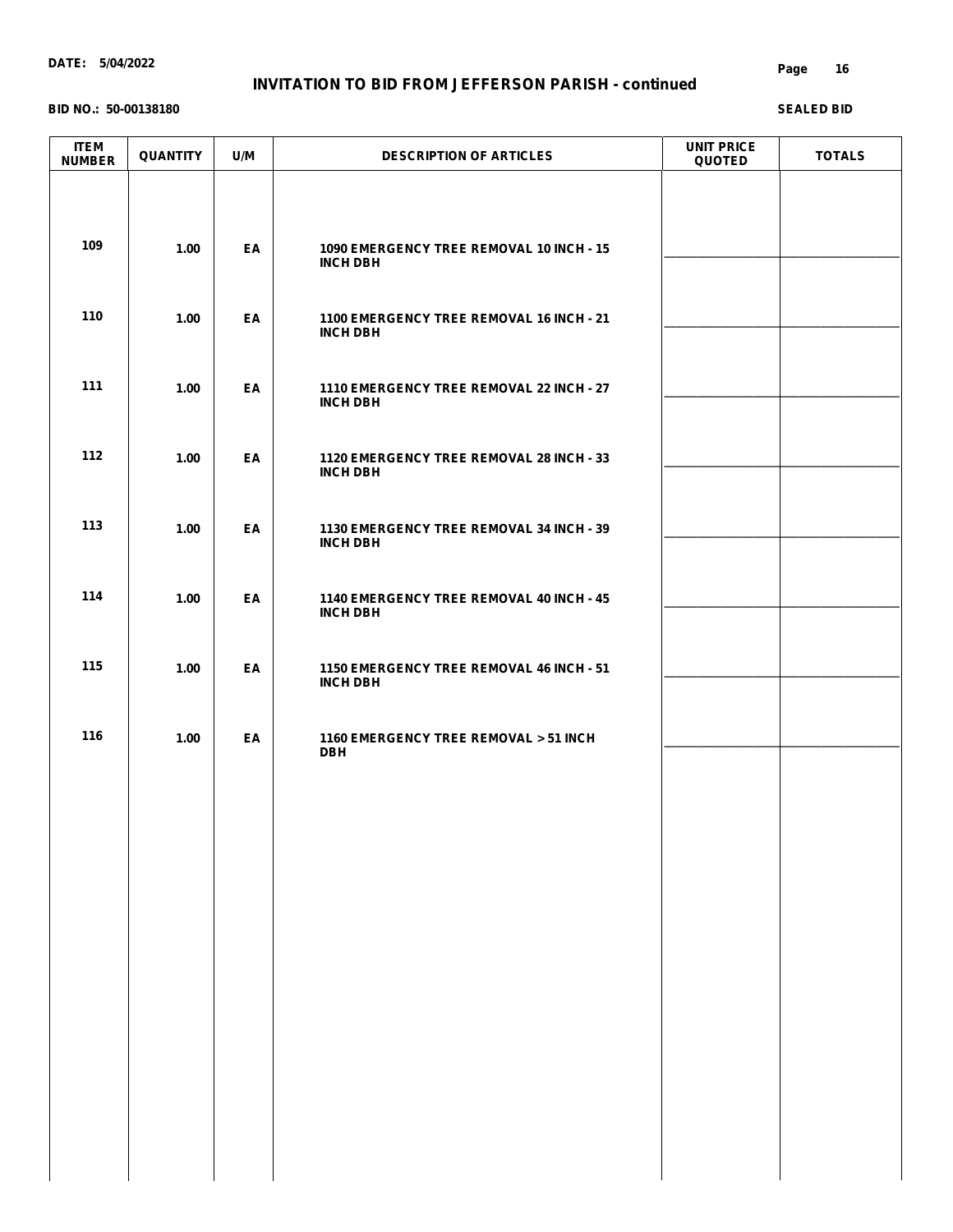# **CORPORATE RESOLUTION**

EXCERPT FROM MINUTES OF MEETING OF THE BOARD OF DIRECTORS OF

INCORPORATED.

AT THE MEETING OF DIRECTORS OF INCORPORATED, DULY NOTICED AND HELD ON \_\_\_\_\_\_\_\_\_\_\_\_\_\_\_\_\_\_\_\_\_\_\_\_\_, A QUORUM BEING THERE PRESENT, ON MOTION DULY MADE AND SECONDED. IT WAS:

RESOLVED THAT \_\_\_\_\_\_\_\_\_\_\_\_\_\_\_\_\_\_\_\_\_\_\_\_\_\_\_\_\_\_\_\_\_\_\_\_\_\_\_\_\_, BE AND IS HEREBY APPOINTED, CONSTITUTED AND DESIGNATED AS AGENT AND ATTORNEY-IN-FACT OF THE CORPORATION WITH FULL POWER AND AUTHORITY TO ACT ON BEHALF OF THIS CORPORATION IN ALL NEGOTIATIONS, BIDDING, CONCERNS AND TRANSACTIONS WITH THE PARISH OF JEFFERSON OR ANY OF ITS AGENCIES, DEPARTMENTS, EMPLOYEES OR AGENTS, INCLUDING BUT NOT LIMITED TO, THE EXECUTION OF ALL BIDS, PAPERS, DOCUMENTS, AFFIDAVITS, BONDS, SURETIES, CONTRACTS AND ACTS AND TO RECEIVE ALL PURCHASE ORDERS AND NOTICES ISSUED PURSUANT TO THE PROVISIONS OF ANY SUCH BID OR CONTRACT, THIS CORPORATION HEREBY RATIFYING, APPROVING, CONFIRMING, AND ACCEPTING EACH AND EVERY SUCH ACT PERFORMED BY SAID AGENT AND ATTORNEY-IN-FACT.

> I HEREBY CERTIFY THE FOREGOING TO BE A TRUE AND CORRECT COPY OF AN EXCERPT OF THE MINUTES OF THE ABOVE DATED MEETING OF THE BOARD OF DIRECTORS OF SAID CORPORATION, AND THE SAME HAS NOT BEEN REVOKED OR RESCINDED.

## **SECRETARY-TREASURER**

**DATE**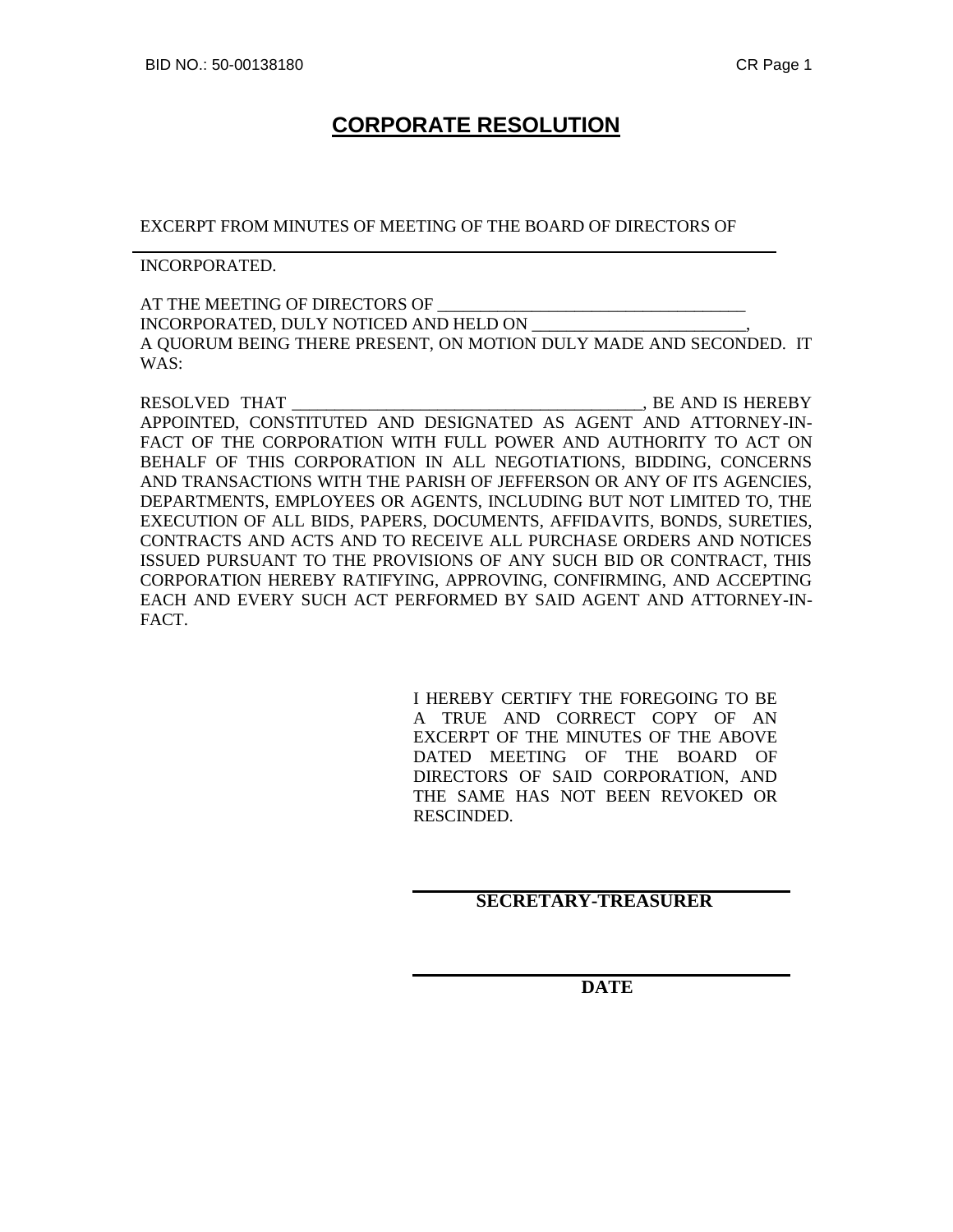# **Non-Public Works Bid Affidavit Instructions**

- **Affidavit is supplied as a courtesy to Affiants, but it is the responsibility of the affiant to insure the affidavit they submit to Jefferson Parish complies, in both form and content, with federal, state and parish laws.**
- **Affidavit must be signed by an authorized representative of the entity or the affidavit will not be accepted.**
- **Affidavit must be notarized or the affidavit will not be accepted.**
- **Notary must sign name, print name, and include bar/notary number, or the affidavit will not be accepted.**
- **Affiant MUST select either A or B when required or the affidavit will not be accepted.**
- **Affiants who select choice A must include an attachment or the affidavit will not be accepted.**
- **If both choice A and B are selected, the affidavit will not be accepted.**
- **Affidavit marked N/A will not be accepted.**
- **It is the responsibility of the Affiant to submit a new affidavit if any additional campaign contributions are made after the affidavit is executed but prior to the time the council acts on the matter.**

*Instruction sheet may be omitted when submitting the affidavit*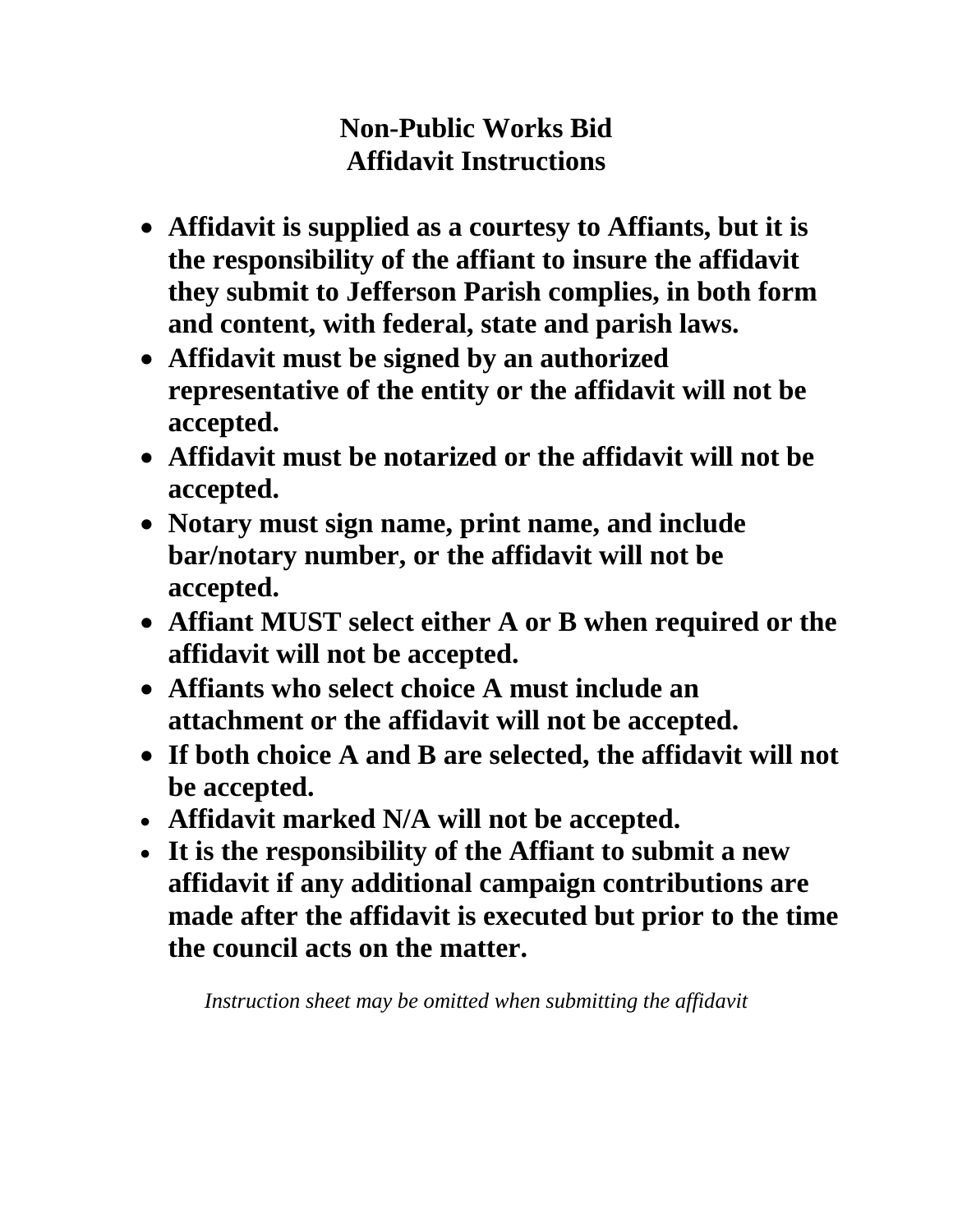## **Non-Public Works Bid**

## AFFIDAVIT

**STATE OF \_\_\_\_\_\_\_\_\_\_\_\_\_\_\_\_\_\_** 

**PARISH/COUNTY OF \_\_\_\_\_\_\_\_\_\_\_\_\_\_\_\_\_** 

BEFORE ME, the undersigned authority, personally came and appeared: \_\_\_\_\_\_\_\_\_\_\_\_

(Affiant) who after being by me duly sworn, deposed and said that

he/she is the fully authorized \_\_\_\_\_\_\_\_\_\_\_\_\_\_\_\_\_\_\_\_\_\_\_ of \_\_\_\_\_\_\_\_\_\_\_\_\_\_\_\_\_\_\_ (Entity),

the party who submitted a bid in response to Bid Number \_\_\_\_\_\_\_\_\_\_\_, to the Parish of

Jefferson.

Affiant further said:

Campaign Contribution Disclosures

# **(Choose A or B, if option A is indicated please include the required**

# **attachment):**

| <b>Choice A</b> | Attached hereto is a list of all campaign contributions, including<br>the date and amount of each contribution, made to current or<br>former elected officials of the Parish of Jefferson by Entity,<br>Affiant, and/or officers, directors and owners, including<br>employees, owning 25% or more of the Entity during the two-year<br>period immediately preceding the date of this affidavit or the<br>current term of the elected official, whichever is greater. Further,<br>Entity, Affiant, and/or Entity Owners have not made any<br>contributions to or in support of current or former members of the<br>Jefferson Parish Council or the Jefferson Parish President through<br>or in the name of another person or legal entity, either directly or<br>indirectly. |
|-----------------|------------------------------------------------------------------------------------------------------------------------------------------------------------------------------------------------------------------------------------------------------------------------------------------------------------------------------------------------------------------------------------------------------------------------------------------------------------------------------------------------------------------------------------------------------------------------------------------------------------------------------------------------------------------------------------------------------------------------------------------------------------------------------|
| <b>Choice B</b> | there are NO campaign contributions made which would require<br>disclosure under Choice A of this section.                                                                                                                                                                                                                                                                                                                                                                                                                                                                                                                                                                                                                                                                   |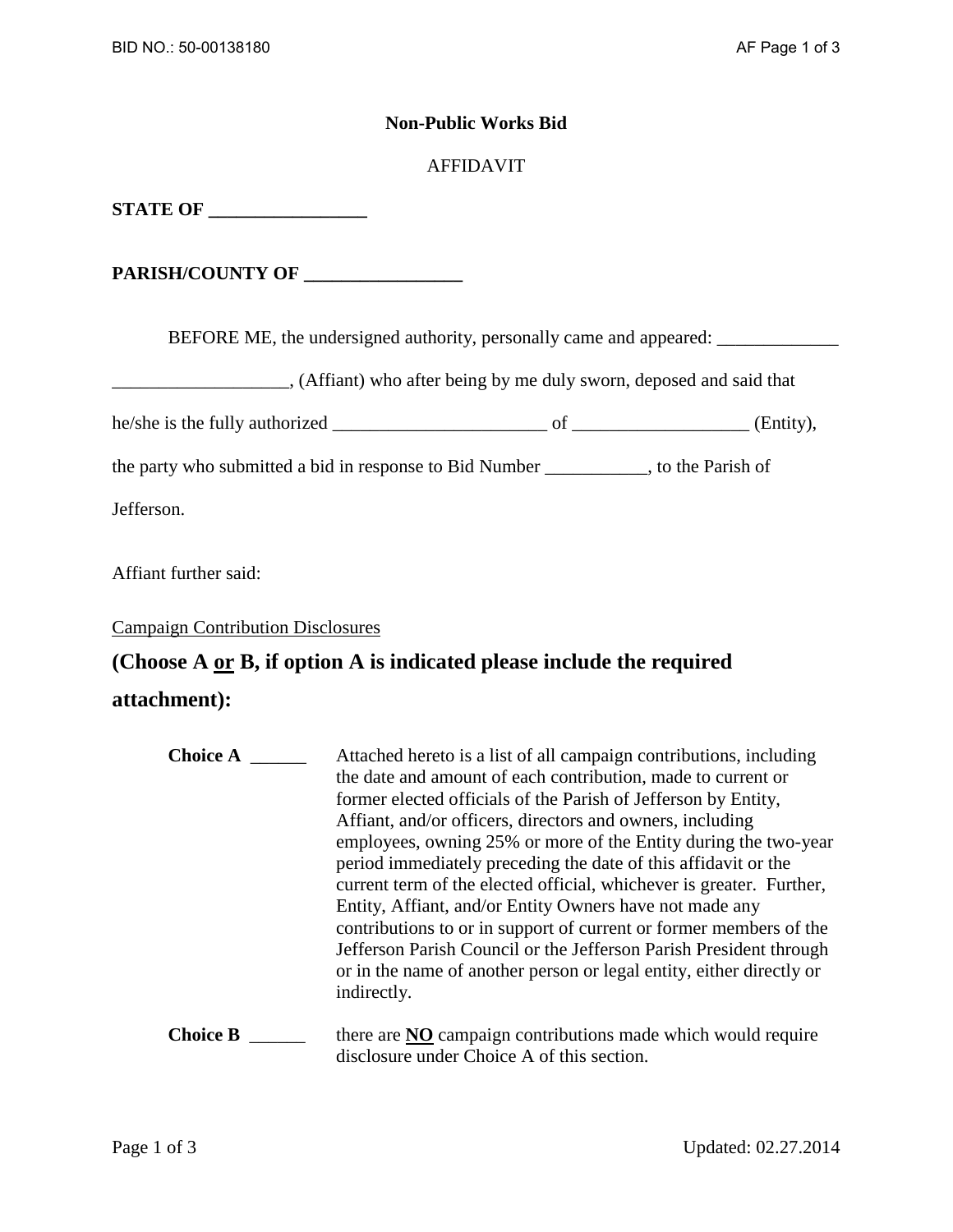# Debt Disclosures **(Choose A or B, if option A is indicated please include the required**

A of this section.

# **attachment):**

| <b>Choice A</b> | Attached hereto is a list of all debts owed by the affiant to any<br>elected or appointed official of the Parish of Jefferson, and any and<br>all debts owed by any elected or appointed official of the Parish to<br>the Affiant. |
|-----------------|------------------------------------------------------------------------------------------------------------------------------------------------------------------------------------------------------------------------------------|
| <b>Choice B</b> | There are <b>NO</b> debts which would require disclosure under Choice                                                                                                                                                              |

Affiant further said:

That Affiant has employed no person, corporation, firm, association, or other organization, either directly or indirectly, to secure the public contract under which he received payment, other than persons regularly employed by the Affiant whose services in connection with the construction, alteration or demolition of the public building or project or in securing the public contract were in the regular course of their duties for Affiant; and

[*The remainder of this page is intentionally left blank*.]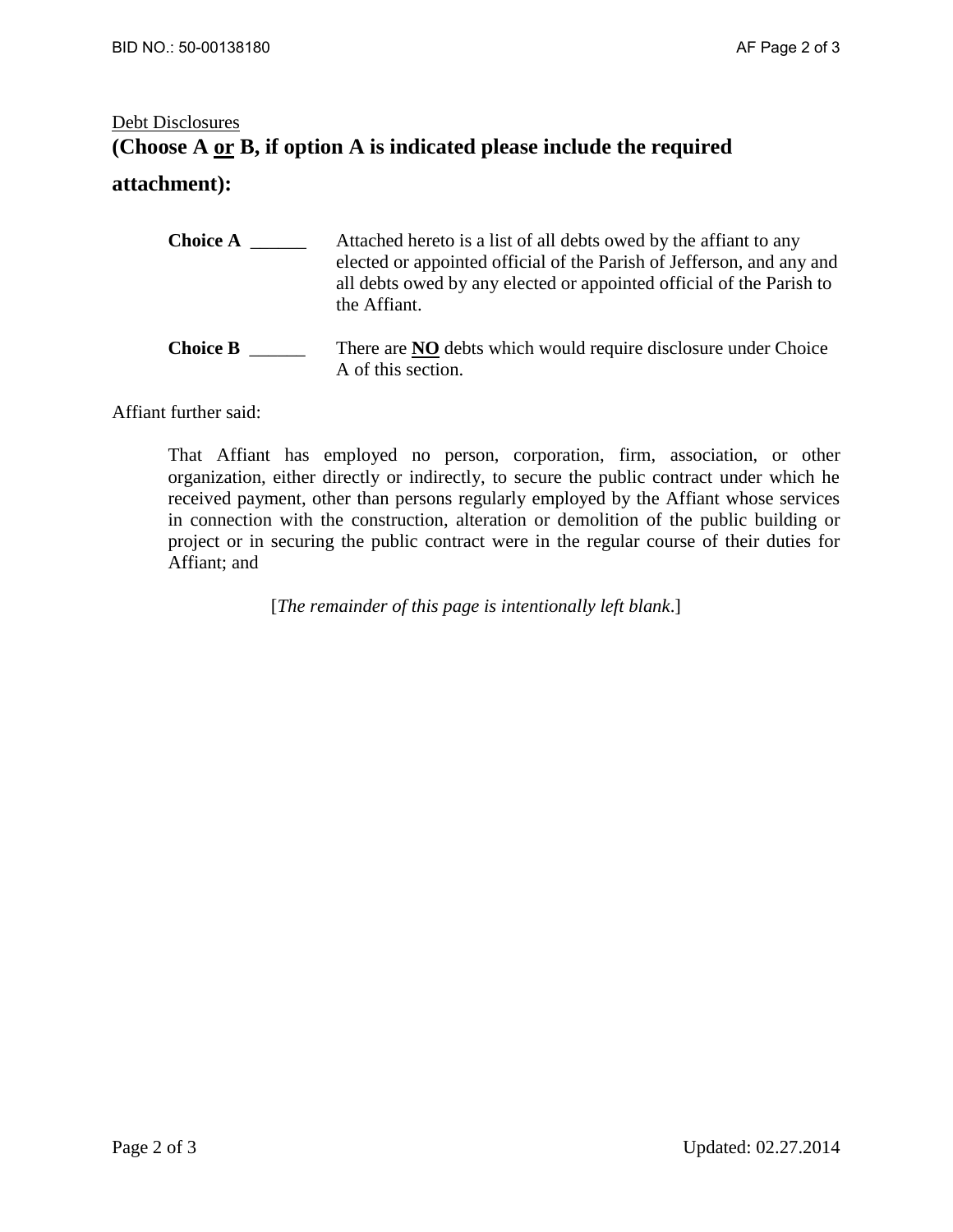That no part of the contract price received by Affiant was paid or will be paid to any person, corporation, firm, association, or other organization for soliciting the contract, other than the payment of their normal compensation to persons regularly employed by the Affiant whose services in connection with the construction, alteration or demolition of the public building or project were in the regular course of their duties for Affiant.

Signature of Affiant

\_\_\_\_\_\_\_\_\_\_\_\_\_\_\_\_\_\_\_\_\_\_\_\_\_\_\_\_\_\_\_\_\_\_\_\_

\_\_\_\_\_\_\_\_\_\_\_\_\_\_\_\_\_\_\_\_\_\_\_\_\_\_\_\_\_\_\_\_\_\_\_\_

Printed Name of Affiant

# SWORN AND SUBSCRIBED TO BEFORE ME

ON THE  $_{\text{DAY OF}}$   $_{\text{OF}}$   $_{\text{O}}$ ,  $_{\text{20}}$ .

Notary Public

Printed Name of Notary

Notary/Bar Roll Number

My commission expires \_\_\_\_\_\_\_\_\_\_\_\_\_\_\_.

\_\_\_\_\_\_\_\_\_\_\_\_\_\_\_\_\_\_\_\_\_\_\_\_\_\_\_\_\_\_\_\_\_\_\_\_

\_\_\_\_\_\_\_\_\_\_\_\_\_\_\_\_\_\_\_\_\_\_\_\_\_\_\_\_\_\_\_\_\_\_\_\_

\_\_\_\_\_\_\_\_\_\_\_\_\_\_\_\_\_\_\_\_\_\_\_\_\_\_\_\_\_\_\_\_\_\_\_\_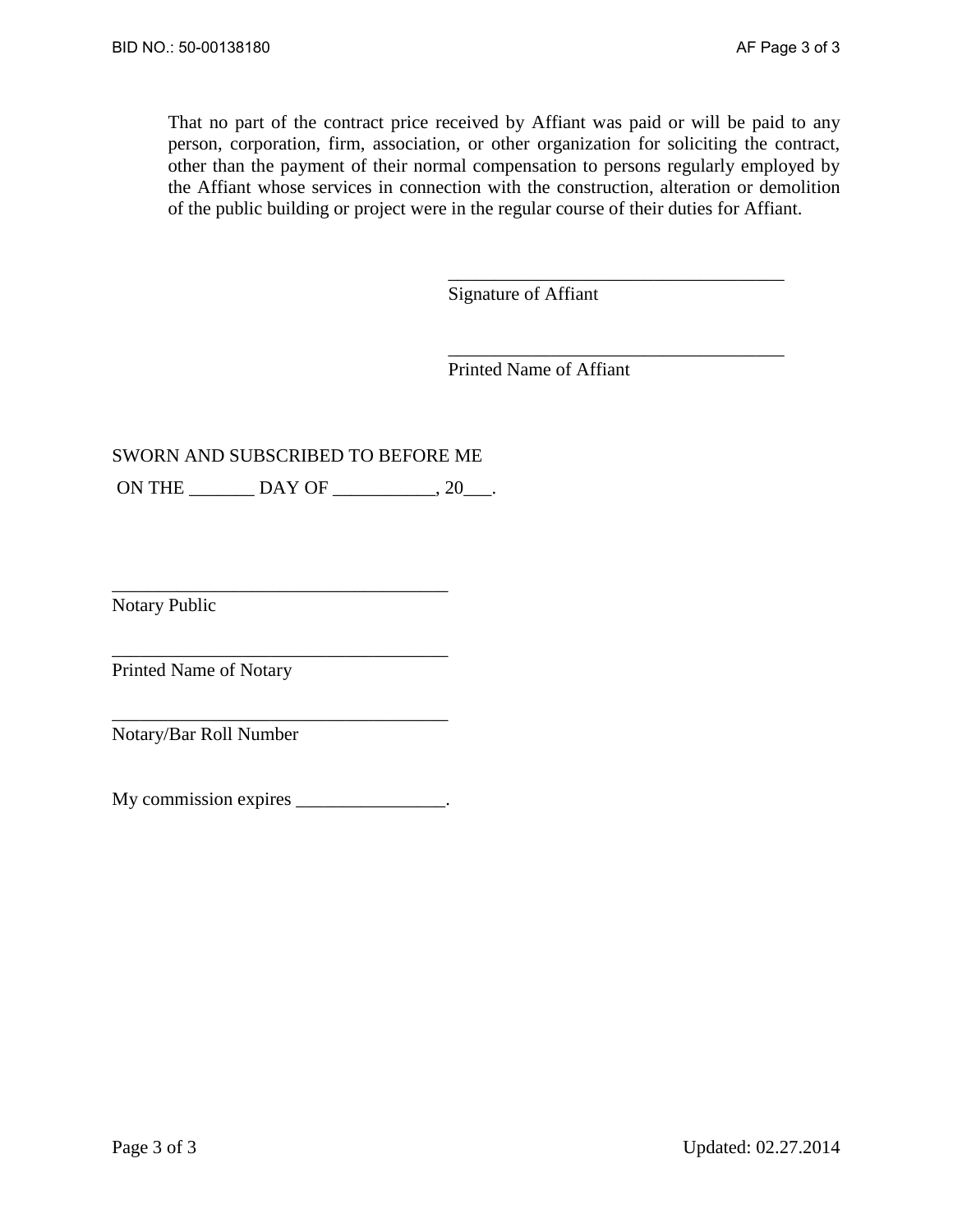# **STANDARD INSURANCE REQUIREMENTS FOR BIDDING PURPOSES**

All required insurance under this bid shall conform to Jefferson Parish Resolution No. 113646 or No. 113647, as applicable. Contractors may not commence any work under any ensuing contract unless and until all required insurance and associated evidentiary requirements thereto have been met, along with any additional specifications contained in the **Invitation to Bid**. Except as where otherwise precluded by law, the Parish Attorney or his designee, with the concurrence of the Director of Risk Management or his designee, may agree on a case-bycase basis, to deviate from Jefferson Parish's standard insurance requirements, as provided in this Section. Vendors requesting deviation therefrom shall submit such requests in writing, along with compelling substantiation, to the Purchasing Department prior to the bid's due date. Any changes to the insurance requirements will be reflected in the bid specifications and addenda. Prior to contract execution and at all times thereafter during the term of such contract, contractors must provide and continuously maintain all coverages as required by the foregoing Resolutions, and the contract documents. Failure to do so shall be grounds for suspension, discontinuation or termination of the contract.

For bidding purposes, bidders must submit with bid submission a current (valid) insurance certificate evidencing the required coverages. Failure to comply will cause bid to be rejected. The current insurance certificate will be used for proof of insurance at time of evaluation. Thereafter, and prior to contract execution, the low bidder will be required to provide final insurance certificates to the Parish which shall name **the Jefferson Parish, its Districts Departments and Agencies under the direction of the Parish President and the Parish Council** as additional insureds regarding negligence by the contractor for the Commercial General Liability and the Comprehensive Automobile Liability policies. Additionally, said certificates should reflect the name of the Parish Department receiving goods and services and reference the respective Jefferson Parish bid number.

# **JEFFERSON PARISH REQUIRED STANDARD INSURANCE**

# **WORKER'S COMPENSATION INSURANCE**

As required by Louisiana State Statute, exception; Employer's Liability, Section B shall be \$1,000,000 per occurrence when Work is to be over water and involves maritime exposures to cover all employees not covered under the State Worker's Compensation Act, otherwise this limit shall be no less than \$500,000 per occurrence.

**Note: If your company is not required by law to carry workmen's compensation insurance, i.e. not a Louisiana company, sole employee of the company, then bidders must request a workmen's compensation insurance declaration affidavit prior to the bid opening date. This insurance declaration affidavit must be fully completed, signed, properly notarized and submitted with the bid. A scanned copy may be submitted with the bid; however, the successful bidder must submit the original affidavit in its original format and without material alteration upon contract execution. Failure to comply will result in the bid submission being**